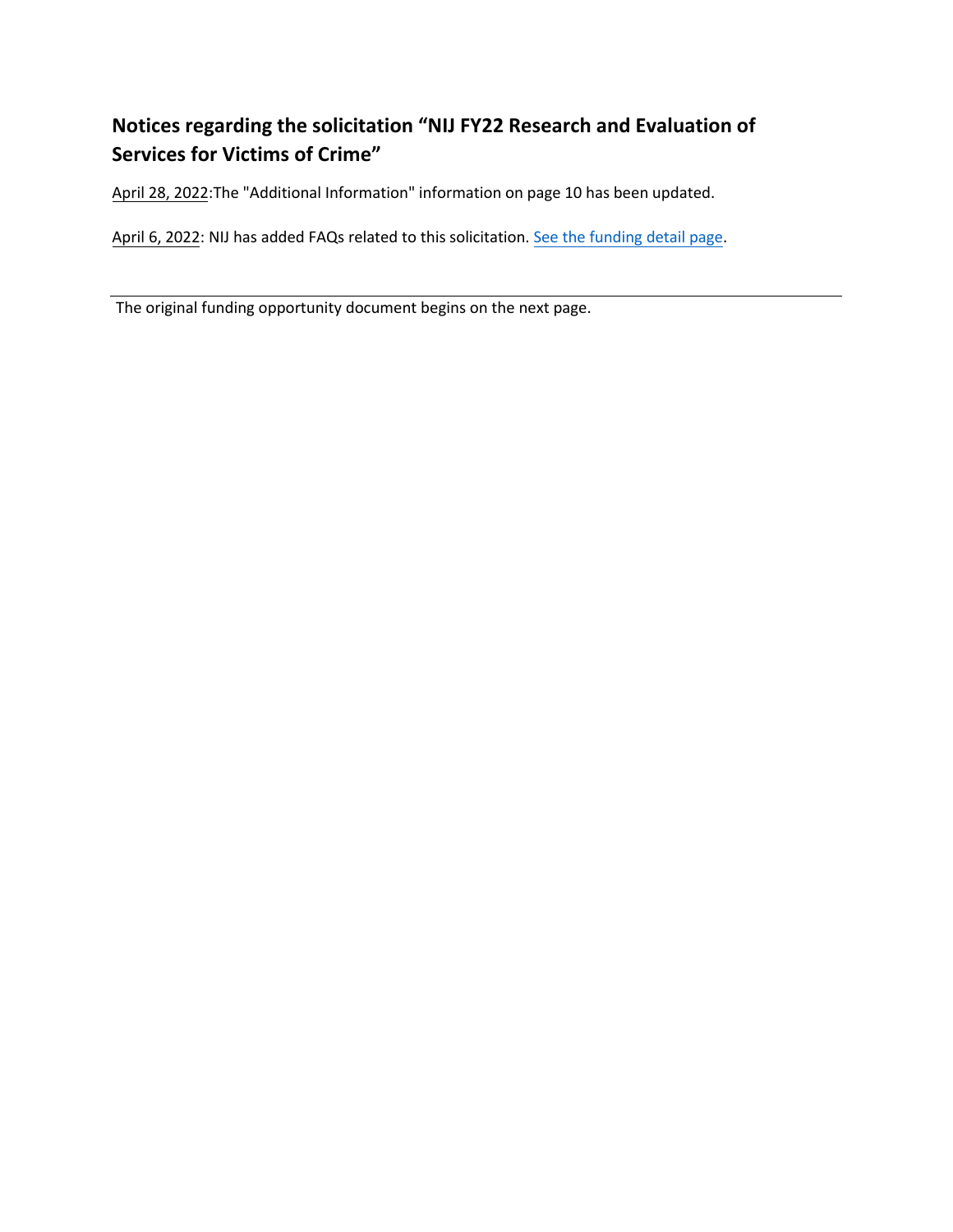OMB No. 1121-0329 Approval Expires 12/31/2023



# **NIJ FY22 Research and Evaluation of Services for Victims of Crime**

| <b>Assistance Listing Number #</b>      | 16.560                  |
|-----------------------------------------|-------------------------|
| <b>Grants.gov Opportunity Number:</b>   | O-NIJ-2022-171206       |
| <b>Solicitation Release Date:</b>       | March 18, 2022 11:30 AM |
| <b>Version:</b>                         | 3                       |
| <b>Grants.gov Deadline:</b>             | May 06, 2022 11:59 PM   |
| <b>Application JustGrants Deadline:</b> | May 20, 2022 8:59 PM    |

# **Overview**

The [U.S. Department of Justice](https://www.usdoj.gov/) (DOJ), [Office of Justice Programs](https://www.ojp.usdoj.gov/) (OJP), [National Institute of Justice](https://nij.ojp.gov/) (NIJ), in collaboration with the Office for Victims of Crime (OVC), seeks applications for rigorous research and evaluation projects in three topic areas: 1) Evaluation of Programs that Provide Services for Victims of Crime; 2) Research on Supporting Victims of Community Violence; and 3) Financial Costs of Crime Victimization. This program furthers the DOJ's mission by supporting the development of new knowledge and tools to address the challenges of crime and justice in the United States.

This solicitation incorporates the [OJP Grant Application Resource Guide](https://www.ojp.gov/funding/Apply/Resources/Grant-App-Resource-Guide.htm) by reference. The OJP Grant Application Resource Guide provides guidance to applicants to prepare and submit applications to OJP for funding. **If this solicitation expressly modifies any provision in the OJP Grant Application Resource Guide, the applicant is to follow the guidelines in this solicitation as to that provision.** 

#### **Solicitation Categories**

This solicitation does not include Solicitation Categories.

# **Eligible Applicants:**

City or township governments, County governments, For profit organizations other than small businesses, Independent school districts, Native American tribal governments (Federally recognized), Native American tribal organizations (other than Federally recognized tribal governments), Nonprofits having a 501(c)(3) status with the IRS, other than institutions of higher education, Nonprofits that do not have a 501(c)(3) status with the IRS, other than institutions of higher education, Private institutions of higher education, Public and State controlled institutions of higher education, Public housing authorities/Indian housing authorities, Small businesses, Special district governments, State governments, Other

# **Other**

For purposes of this solicitation, "state" means any state of the United States, the District of Columbia, the Commonwealth of Puerto Rico, the Virgin Islands, Guam, American Samoa, and the Commonwealth of the Northern Mariana Islands.

To advance Executive Order 13929 Safe Policing for Safe Communities, the Attorney General determined that all state, local, and university or college law enforcement agencies must be certified by an approved independent credentialing body or have started the certification process, to be eligible for FY 2022 DOJ discretionary grant funding. To become certified, the law enforcement agency must meet two mandatory conditions: (1) the agency's use-of-force policies adhere to all applicable federal, state, and local laws and (2) the agency's use-of-force policies prohibit chokeholds except in situations where use of deadly force is allowed by law. The certification

> Page 1 of 25 O-NIJ-2022-171206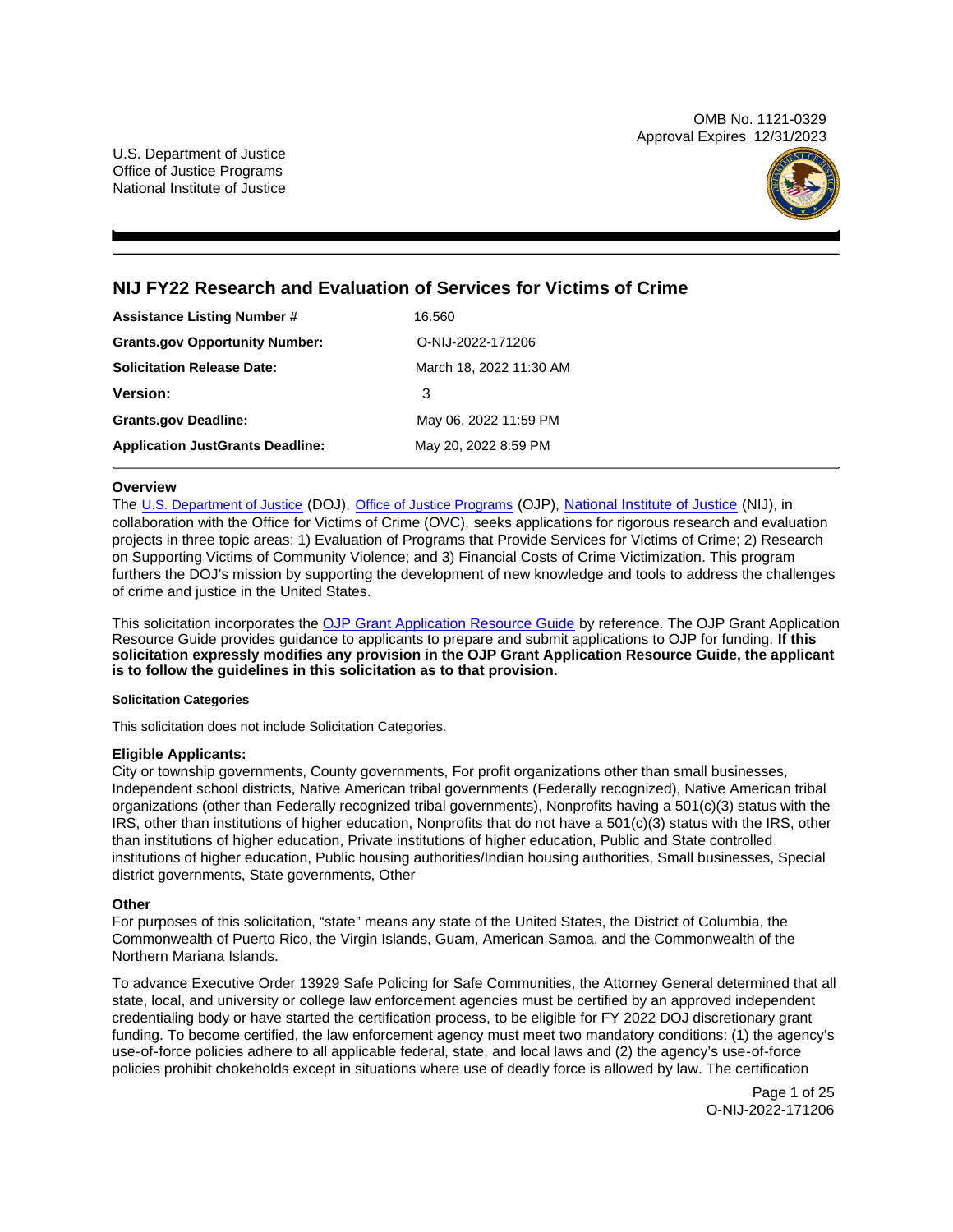<span id="page-2-0"></span>requirement also applies to law enforcement agencies receiving DOJ discretionary grant funding through a subaward. For detailed information on this certification requirement, please visit [https://cops.usdoj.gov/SafePolicingEO](https://cops.usdoj.gov/SafePolicingEO%20) to access the Standards for Certification on Safe Policing for Safe Communities, the Implementation Fact Sheet, and the List of Designated Independent Credentialing Bodies.

Foreign governments, foreign organizations, and foreign colleges and universities are not eligible to apply. Federal agencies are eligible to apply. (Any award made to a federal agency will be made as an inter-agency reimbursable agreement.)

All recipients and subrecipients (including any for-profit organization) must forgo any profit or management fee.

NIJ will consider applications under which two or more entities would carry out the federal award; however, only one entity may be the applicant. Any others must be proposed as subrecipients (subgrantees). For additional information on subawards, see the [OJP Grant Application Resource Guide.](https://www.ojp.gov/funding/Apply/Resources/Grant-App-Resource-Guide.htm)

NIJ may elect to fund applications submitted under this FY 2022 solicitation in future fiscal years, dependent on, among other considerations, the merit of the applications and the availability of appropriations.

### **Contact Information**

For technical assistance with submitting the Application for Federal Assistance standard form (SF)-424 and a Disclosure of Lobbying Activities form (SF-LLL) in [Grants.gov,](https://Grants.gov) contact the [Grants.gov](https://Grants.gov) Customer Support Hotline at 800-518-4726, 606-545-5035, [Grants.gov Customer Support,](https://www.grants.gov/web/grants/support.html) or [support@grants.gov.](mailto:support@grants.gov) The [Grants.gov](https://Grants.gov) Support Hotline operates 24 hours a day, 7 days a week, except on federal holidays.

For technical assistance with submitting the full application in DOJ's Justice Grants System (JustGrants), contact the JustGrants Service Desk at 833-872-5175 or [JustGrants.Support@usdoj.gov.](mailto:JustGrants.Support@usdoj.gov) The JustGrants Service Desk operates 5 a.m. to 9 p.m. eastern time Monday-Friday and 9 a.m. to 5 p.m. Saturday, Sunday, and Federal holidays.

For assistance with any other requirements of this solicitation, contact the OJP Response Center by telephone at 800-851-3420 or TTY: 301-240-6310 (hearing impaired only), or by email at [grants@ncjrs.gov.](mailto:grants@ncjrs.gov) The OJP Response Center hours of operation are 10:00 a.m. to 6:00 p.m., eastern time Monday–Friday, and 10:00 a.m. to 8:00 p.m. on the solicitation closing date.

#### **Submission Information**

Applications will be submitted to DOJ in two steps:

**Step 1:** The applicant must submit by the [Grants.gov](https://Grants.gov) deadline the required Application for Federal Assistance standard form (SF)-424 and a Disclosure of Lobbying Activities (SF-LLL) form when they register in [Grants.gov](https://Grants.gov)  at [https://www.grants.gov/web/grants/register.html.](https://www.grants.gov/web/grants/register.html)

Beginning April 4, 2022, the Federal government will cease using the Data Universal Numbering System (DUNS) number to uniquely identify entities. At that point, entities doing business with the Federal government will use a Unique Entity Identifier (UEI) created in SAM.gov. If your entity is currently registered in SAM.gov, your UEI has already been assigned and is viewable in SAM.gov. This includes inactive registrations. If you are a new entity registering in SAM.gov, you will continue to register in SAM.gov using the DUNS number assigned by Dun and Bradstreet (D&B) until April 4, 2022. Upon completing your registration in SAM.gov, you will be assigned a UEI. For additional information, see the [Unique Entity Identifier Update](https://www.gsa.gov/about-us/organization/federal-acquisition-service/office-of-systems-management/integrated-award-environment-iae/iae-systems-information-kit/unique-entity-identifier-update) and the [OJP Grant Application Resource](https://www.ojp.gov/funding/apply/ojp-grant-application-resource-guide#unique-entity)  [Guide.](https://www.ojp.gov/funding/apply/ojp-grant-application-resource-guide#unique-entity)

**IMPORTANT:** [Grants.gov](https://Grants.gov) will transition to UEI at 11:59 p.m. eastern time (ET) on March 31, 2022.

To support this transition, DOJ will update all posted [Grants.gov](https://Grants.gov) funding opportunity packages to reflect the use of UEI.

All entities applying for DOJ funding opportunities that have a [Grants.gov](https://Grants.gov) close date after March 31, 2022, must take one of the following actions:

1) Complete and submit the SF-424 and SF-LLL **no later than March 30, 2022, at 8:00 p.m. ET**.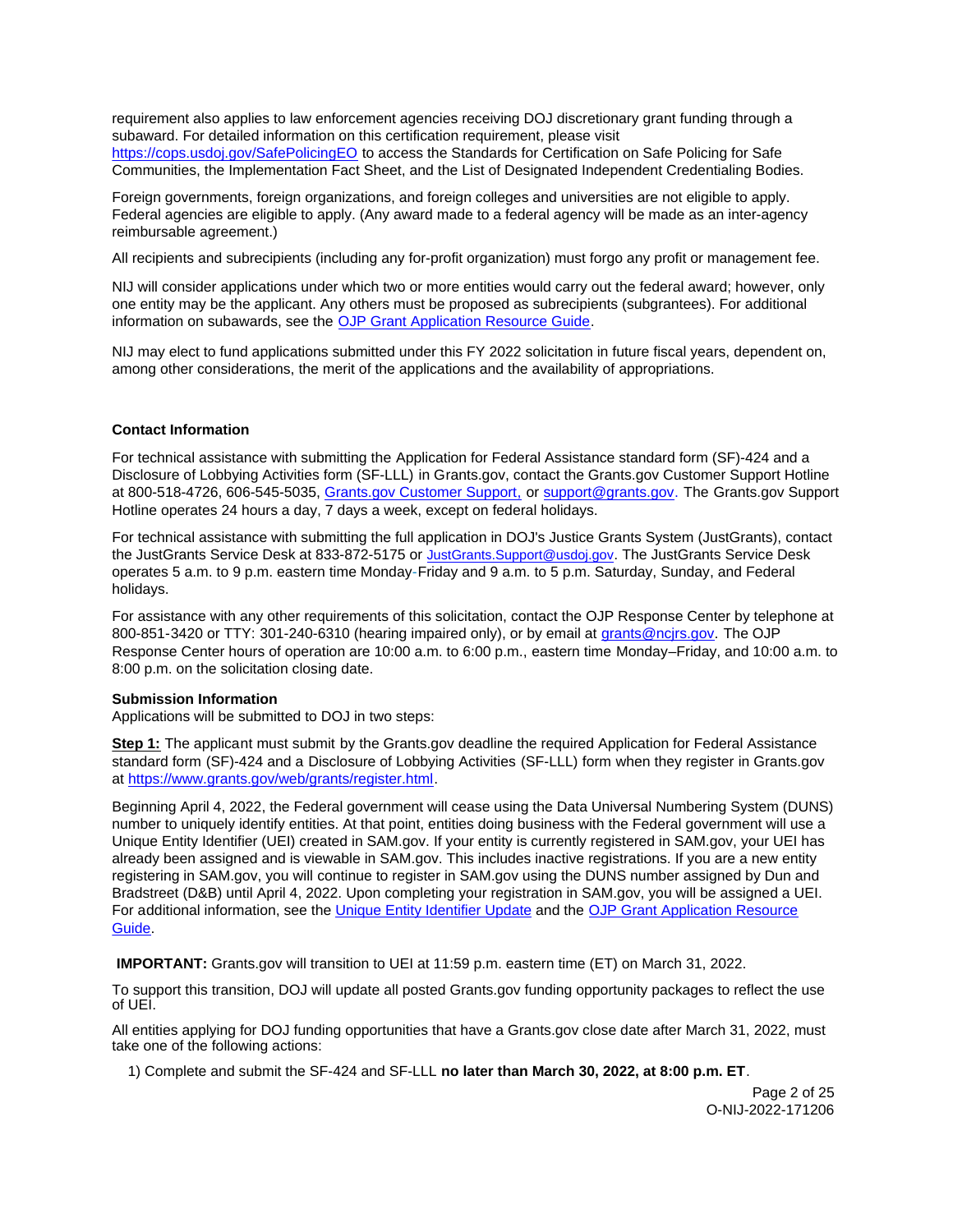• If the SF-424 is not completed and submitted by this time, any information contained in the SF-424 will be lost during the transition.

 • If this occurs, applicants will need to re-enter their data in the new SF-424 form upon returning to [Grants.gov](https://Grants.gov) on April 1, 2022.

2) Wait until April 1, 2022, to begin and submit the [Grants.gov](https://Grants.gov) application.

**Step 2:** The applicant must then submit the **full application,** including attachments, in JustGrants at [JustGrants.usdoj.gov.](https://justicegrants.usdoj.gov/) To be considered timely, the full application must be submitted in JustGrants by the JustGrants application deadline. [OJP](https://www.ojp.gov/funding/apply/ojp-grant-application-resource-guide#apply) encourages applicants to review the "How to Apply" section in the OJP [Grant Application Resource Guide](https://www.ojp.gov/funding/apply/ojp-grant-application-resource-guide#apply) and the [JustGrants website](https://justicegrants.usdoj.gov/news) for more information, resources, and training.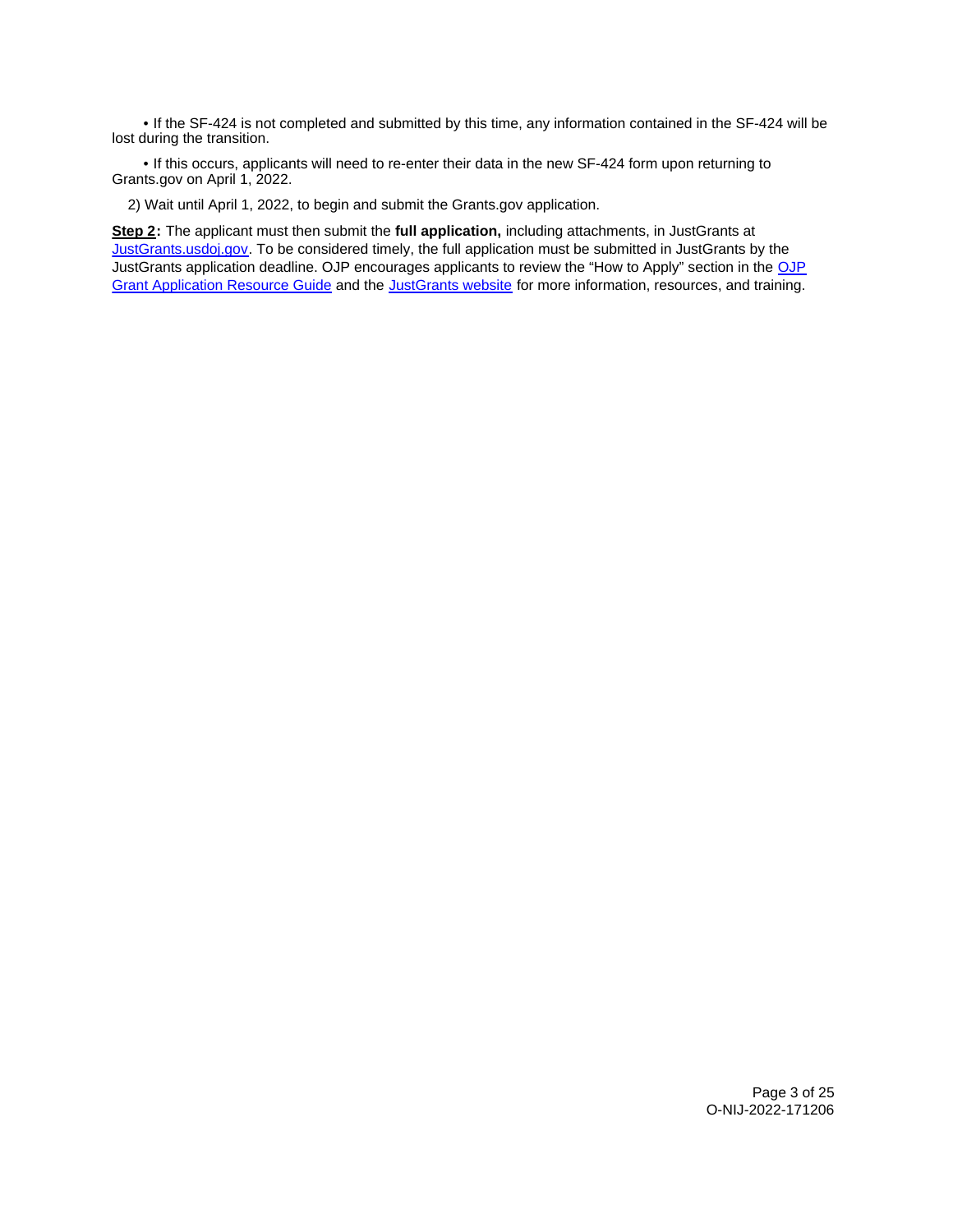# **Contents**

| Contact Information                                                                     | $\overline{2}$   |
|-----------------------------------------------------------------------------------------|------------------|
| <b>Program Description</b>                                                              | 6                |
| Overview                                                                                | 6                |
| <b>Statutory Authority</b>                                                              | 6                |
| Specific Information                                                                    | 6                |
| Goals, Objectives, Deliverables, and Timeline                                           | $\boldsymbol{9}$ |
| <b>Priority Areas</b>                                                                   | $\boldsymbol{9}$ |
| <b>Federal Award Information</b>                                                        | 10               |
| Awards, Amounts and Durations                                                           | 10               |
| <b>Continuation Funding Intent</b>                                                      | 11               |
| <b>Availability of Funds</b>                                                            | 11               |
| <b>Types of Awards</b>                                                                  | 11               |
| Financial Management and System of Internal Controls                                    | 11               |
| <b>Budget Information</b>                                                               | 11               |
| Cost Sharing or Matching Requirement                                                    | 11               |
| Pre-agreement Costs (also known as Pre-award Costs)                                     | 12               |
| Limitation on Use of Award Funds for Employee Compensation: Waiver                      | 12               |
| Prior Approval, Planning, and Reporting of Conference/Meeting/Training Costs            | 12               |
| Costs Associated with Language Assistance (if applicable)                               | 12               |
| <b>Eligibility Information</b>                                                          | 12               |
| Application and Submission Information                                                  | 12               |
| Information to Complete the Application for Federal Assistance (SF-424)                 | 12               |
| Standard Applicant Information (JustGrants 424 and General Agency Information)          | 12               |
| Proposal Abstract                                                                       | 13               |
| <b>Proposal Narrative</b>                                                               | 13               |
| Goals, Objectives, Deliverables, and Timeline                                           | 15               |
| <b>Budget and Associated Documentation</b>                                              | 15               |
| Budget Worksheet and Budget Narrative (Web-based Form)                                  | 15               |
| Indirect Cost Rate Agreement (if applicable)                                            | 15               |
| Financial Management Questionnaire (including applicant disclosure of high-risk status) | 15               |
| Disclosure of Process Related to Executive Compensation                                 | 16               |
| <b>Additional Application Components</b>                                                | 16               |
| <b>Curriculum Vitae or Resumes</b>                                                      | 16               |
| <b>Tribal Authorizing Resolution</b>                                                    | 16               |
| <b>Timeline Form</b>                                                                    | 16               |
| Letters of Support                                                                      | 16               |
| Research and Evaluation Independence and Integrity Statement                            | 16               |
| Bibliography/reference                                                                  | 16               |
| Any tools/instruments, questionnaires, tables/chart/graphs, or maps                     | 16               |
| List of Individuals in the Application                                                  | 16               |
| Human Subjects Protection                                                               | 16               |
| <b>Privacy Certificate</b>                                                              | 17               |
| Request to Use Incentives or Stipends                                                   | 17               |
| Documentation of "New Investigator/Early Career" Status, if applicable                  | 17               |
| Consortium/Contractual Arrangements                                                     | 17               |
| Data Archiving Plan                                                                     | 17               |
| <b>Disclosures and Assurances</b>                                                       | 17               |
|                                                                                         |                  |

Page 4 of 25 O-NIJ-2022-171206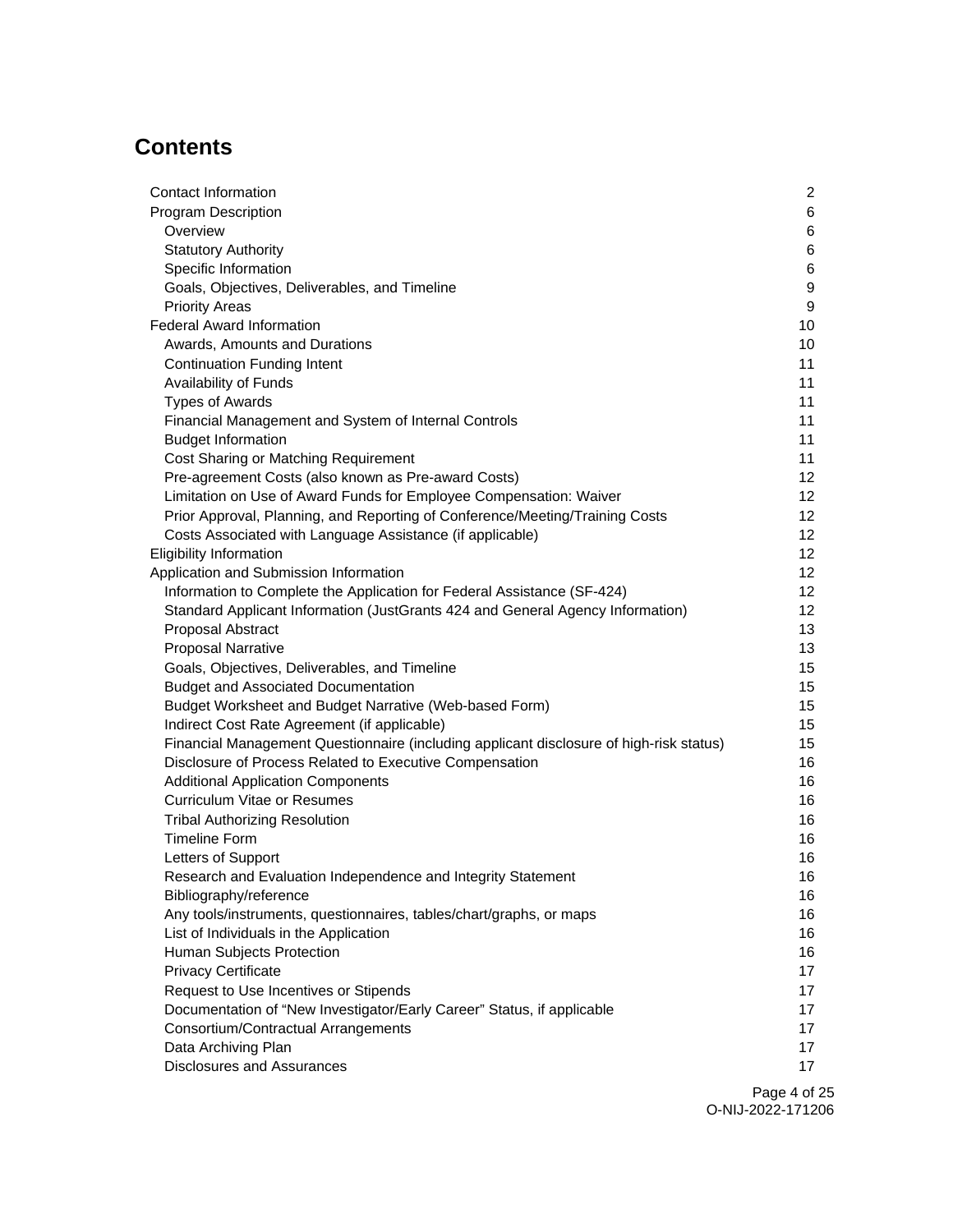| Disclosure of Lobbying Activities                                                              | 17 |
|------------------------------------------------------------------------------------------------|----|
| <b>DOJ Certified Standard Assurances</b>                                                       | 17 |
| Applicant Disclosure of Duplication in Cost Items                                              | 18 |
| DOJ Certifications Regarding Lobbying; Debarment, Suspension and Other Responsibility Matters; |    |
| and Drug-Free Workplace Requirements                                                           | 18 |
| Applicant Disclosure and Justification - DOJ High Risk Grantees (if applicable)                | 18 |
| How to Apply                                                                                   | 18 |
| Submission Dates and Time                                                                      | 18 |
| <b>Experiencing Unforeseen Technical Issues</b>                                                | 18 |
| Application Review Information                                                                 | 19 |
| <b>Review Criteria</b>                                                                         | 19 |
| <b>Review Process</b>                                                                          | 20 |
| <b>Federal Award Administration Information</b>                                                | 21 |
| <b>Federal Award Notices</b>                                                                   | 21 |
| Administrative, National Policy, and Other Legal Requirements                                  | 21 |
| Information Technology (IT) Security Clauses                                                   | 21 |
| General Information about Post-Federal Award Reporting Requirements                            | 21 |
| Federal Awarding Agency Contact(s)                                                             | 22 |
| Other Information                                                                              | 22 |
| Freedom of Information and Privacy Act (5 U.S.C. 552 and 5 U.S.C. 552a)                        | 22 |
| Provide Feedback to OJP                                                                        | 22 |
| <b>Performance Measures</b>                                                                    | 22 |
| <b>Application Checklist</b>                                                                   | 23 |
| Endnotes                                                                                       | 24 |
|                                                                                                |    |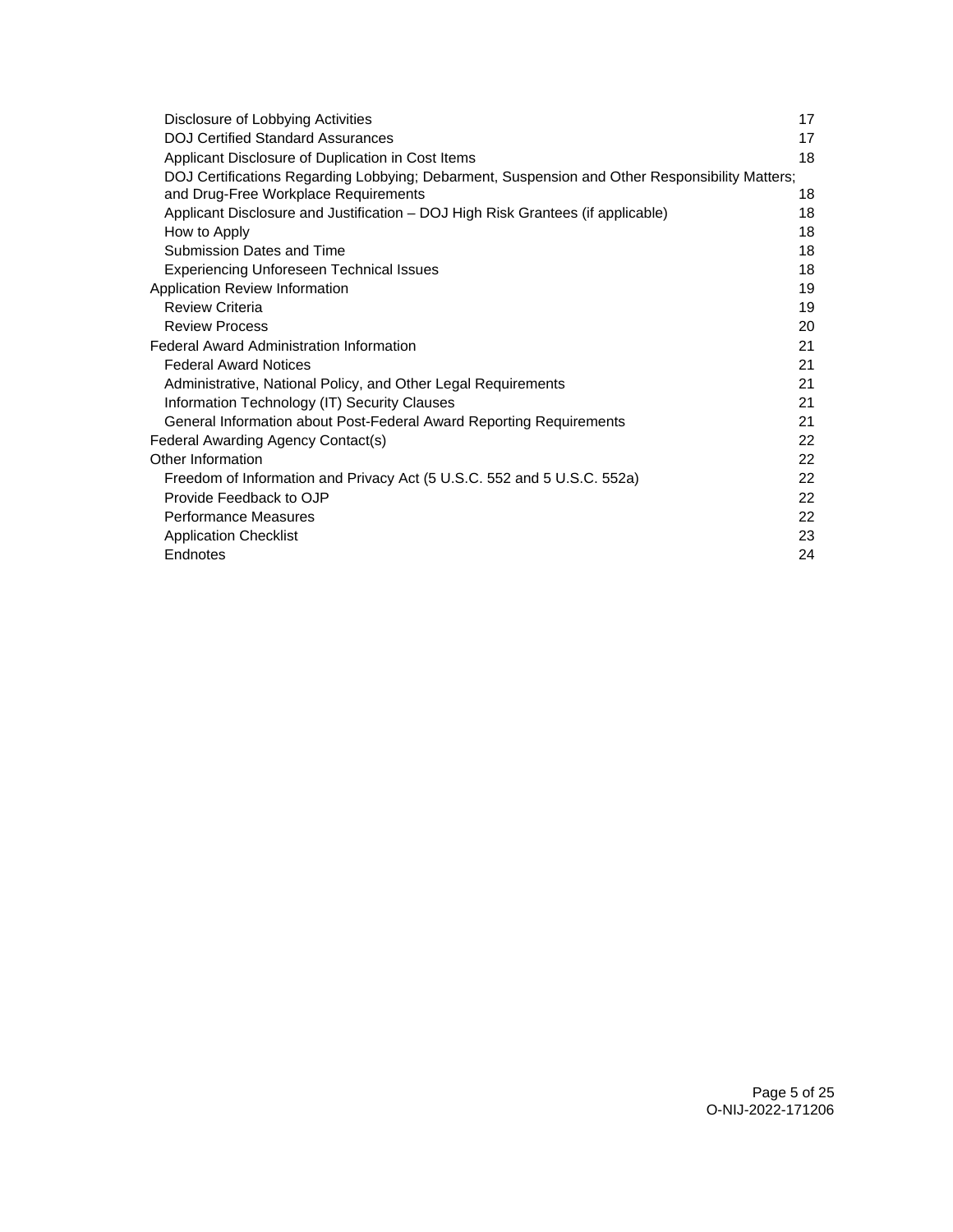# <span id="page-6-0"></span>**Program Description**

#### **Overview**

OJP is committed to advancing work that promotes civil rights and racial equity, increases access to justice, supports crime victims and individuals impacted by the justice system, strengthens community safety and protects the public from crime and evolving threats, and builds trust between law enforcement and the community.

In collaboration with the Office for Victims of Crime (OVC), NIJ seeks applications for rigorous research and evaluation projects in three topic areas: 1) Evaluation of Programs that Provide Services for Victims of Crime; 2) Research on Supporting Victims of Community Violence; and 3) Financial Costs of Crime Victimization. Applicants should submit proposals that address one of the three topic areas.

Applications proposing research involving partnerships with criminal justice or other agencies should include a strong letter of support, signed by an appropriate decision-making authority from each proposed, partnering agency. A letter of support should include the partnering agency's acknowledgement that de-identified data derived from, provided to, or obtained through this project will be archived by the grant recipient with the National Archive of Criminal Justice Data (NACJD) at the conclusion of the award. Applicants and their potential partners are encouraged to review the NACJD's policies and protections at ([NACJD\)](https://www.icpsr.umich.edu/web/pages/NACJD/archiving/deposit-nij-data.html). If selected for award, grantees will be expected to have a formal agreement in place with partnering agencies by January 1, 2023. That formal agreement must include a provision to meet the data archiving requirements of the award.

In the case of partnerships that will involve the use of federal award funds by multiple partnering agencies to carry out the proposed project, only one entity/partnering agency may be the applicant (as is the case with any application submitted in response to this solicitation); any others must be proposed as subrecipients.

### **Statutory Authority**

Any awards under this solicitation would be made under statutory authority provided by a full-year appropriations act for FY 2022. As of the writing of this solicitation, the Department of Justice is operating under a short-term "Continuing Resolution"; no full-year appropriation for the Department has been enacted for FY 2022.

# **Specific Information**

Victims of crime can experience a range of ongoing negative physical, emotional, and financial consequences. It is essential to understand the various needs of victims and, accordingly, how different types of victim services can most effectively support them. This is especially important regarding the needs of victims in underserved and hard-to-reach communities, including, but not limited to, rural, culturally specific, elderly, tribal, and indigenous populations. NIJ is particularly, but not exclusively, interested in projects that promote racial equity in access to, and provision of, victim services and compensation by enhancing the organizational and programmatic capacity of victim service organizations run by and for communities of color.

NIJ is collaborating with OVC to support rigorous research and evaluation projects in three topic areas under this solicitation:

- 1. Evaluation of Programs that Provide Services for Victims of Crime.
- 2. Research on Supporting Victims of Community Violence.
- 3. Financial Costs of Crime Victimization.

A description of the three topic areas appears below. Applications proposing research projects not addressing these three areas will not be considered. Applicants can propose to conduct research addressing more than one of these three topic areas, as long as a discrete application is submitted for each topic area.

Across the three categories, priority questions of particular interest to NIJ and OVC are listed below. However, not including these specific questions will not exclude applicants from consideration.

Are VOCA-funded victim services reaching communities who need it most? For example, are communities with rising homicide rates also showing increases in victim compensation claims? How effective are victim service programs that are embedded in criminal justice agencies (e.g., law enforcement, prosecutor's offices)? How do these programs compare to those that operate within the

> Page 6 of 25 O-NIJ-2022-171206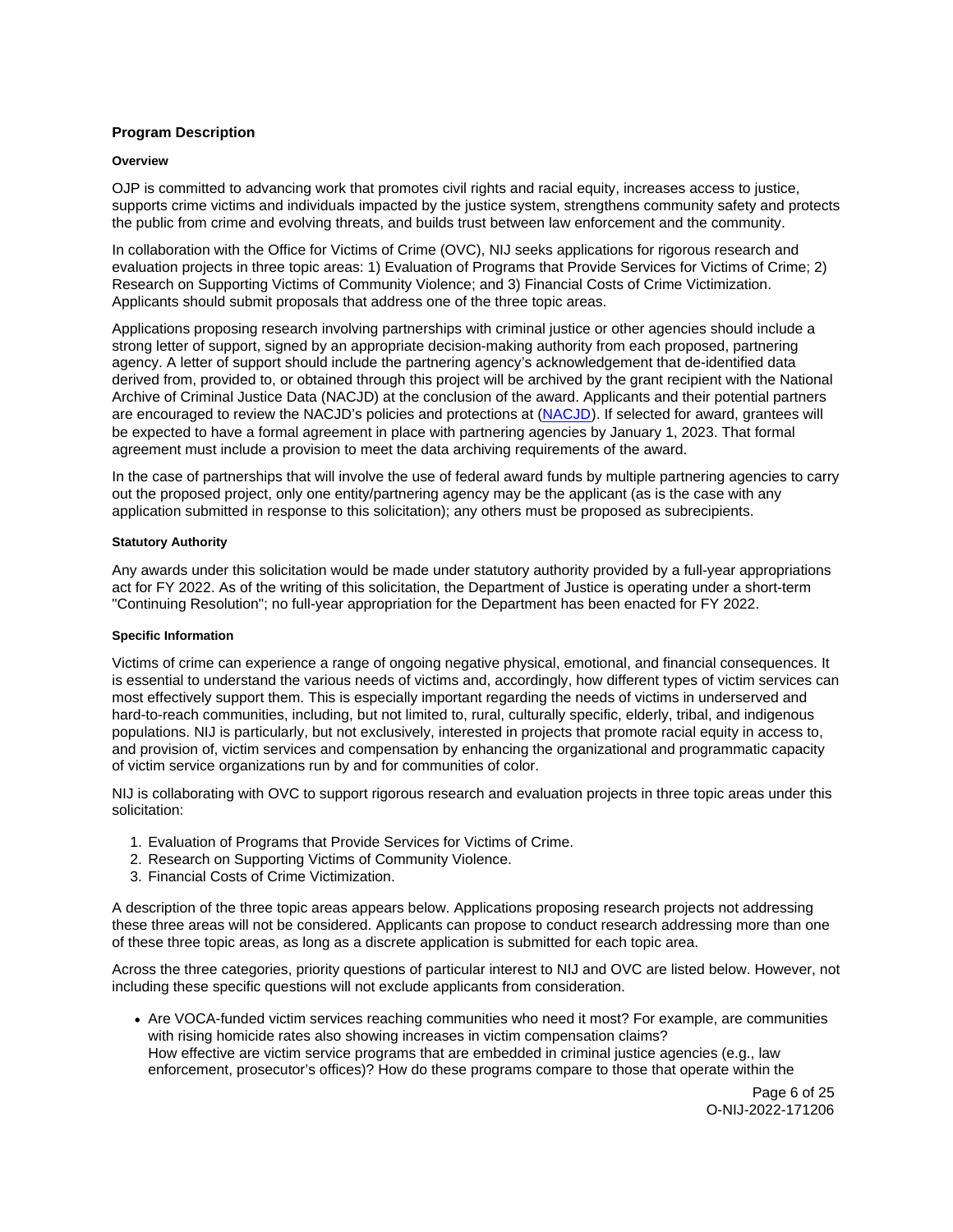community, considering differences in objectives and potential limitations in services, protections, and other procedures across programs?

- How effective are law enforcement-victim advocate teams in responding to certain calls for service that involve a range of violent crimes $[1]$ ?
- What are long-term emotional, financial, and medical impacts of violent crime victimization, especially crimes such as robbery, assault, and carjacking, on victims, and how often are victims of these crimes afforded meaningful access to victim assistance and compensation?

Applicants should propose the most rigorous design appropriate for the research questions to be addressed. Although NIJ understands the value of various methodological designs, applicants are strongly encouraged to incorporate quantitative methods, including mathematical models when feasible. Applicants may propose creating new data sources (e.g., public databases) or utilizing existing data sources to develop models that analyze victims' needs or determine gaps and necessary improvements in service access and delivery across local, state, and regional levels. For example, applicants may develop a metric, or set of metrics, for assessing strength of service delivery or access equity across various communities.

# Topic Area 1: Evaluation of Programs[\[2\]](#page-25-0) that Provide Services for Victims of Crime

NIJ seeks proposals for evaluations of programs that deliver services to victims of crime. NIJ is interested in evaluations of different types of victim service programming, including, but not limited to, programs embedded in hospitals/trauma centers, umbrella/network organizations, one-stop victim services programs, and/or programs embedded in criminal justice agencies. Applicants are expected to use the most rigorous, feasible research methods in evaluating service delivery programs with preference given to those that employ, or are clearly progressing toward employing experimental research designs. NIJ is seeking both applications for formative evaluations with evaluability assessments and outcome/impact evaluations as described below.

Previous NIJ grant recipients who received funding in FY 2018, FY 2019, or FY 2020 to conduct phased evaluation projects may submit applications for the next phase of their evaluations; NIJ will give these applications higher priority consideration, but funding is not guaranteed. Applications must include all final deliverables from previous phase(s), and state clearly how they will build upon findings from the initial project(s) and how the proposed project will accomplish — or make significant strides towards accomplishing — a rigorous outcome evaluation of the victim service program.

# a. Formative or Process Evaluations

NIJ recognizes that many victim service programs may not be ready to support rigorous outcome evaluations; as such, a phased approach may be appropriate. Applicants should plan to conduct a formative evaluation, as well as an evaluability assessment to determine whether an outcome evaluation of the program or model is possible.

Under a phased approach, an applicant may initially propose a range of formative and/or process evaluation activities such as:

- Descriptive research of victim service program(s) leading to the development of a logic model(s).
- Evaluability and research capacity assessments of programs to be studied, including, but not limited to, access to data and samples, consent procedures, and agency burdens.
- Development of an implementation guide for specific program(s).
- Development of instruments or measures to test the fidelity of program(s).
- Description of the process used to design and implement the program.
- Description of program operations, including any changes in the program.
- Identification and description of intervening events that may have affected implementation and outcomes.
- Structured observations, questionnaires, semi-structured interviews, focus groups, and logs.

Award recipients, if successful, may submit a subsequent application for funding of further evaluation research to build upon its findings from earlier phases; NIJ will give these applications higher priority consideration, but funding is not guaranteed. Subsequent phases may include outcome/impact evaluations of specified program(s) or model(s). Future evaluation opportunities out of the phased approach may also include support for replication studies of programs or models. The specifics of the additional phases will be dependent on the findings of the formative evaluation and evaluability assessment, as well as other factors, including, but not limited to, the

> Page 7 of 25 O-NIJ-2022-171206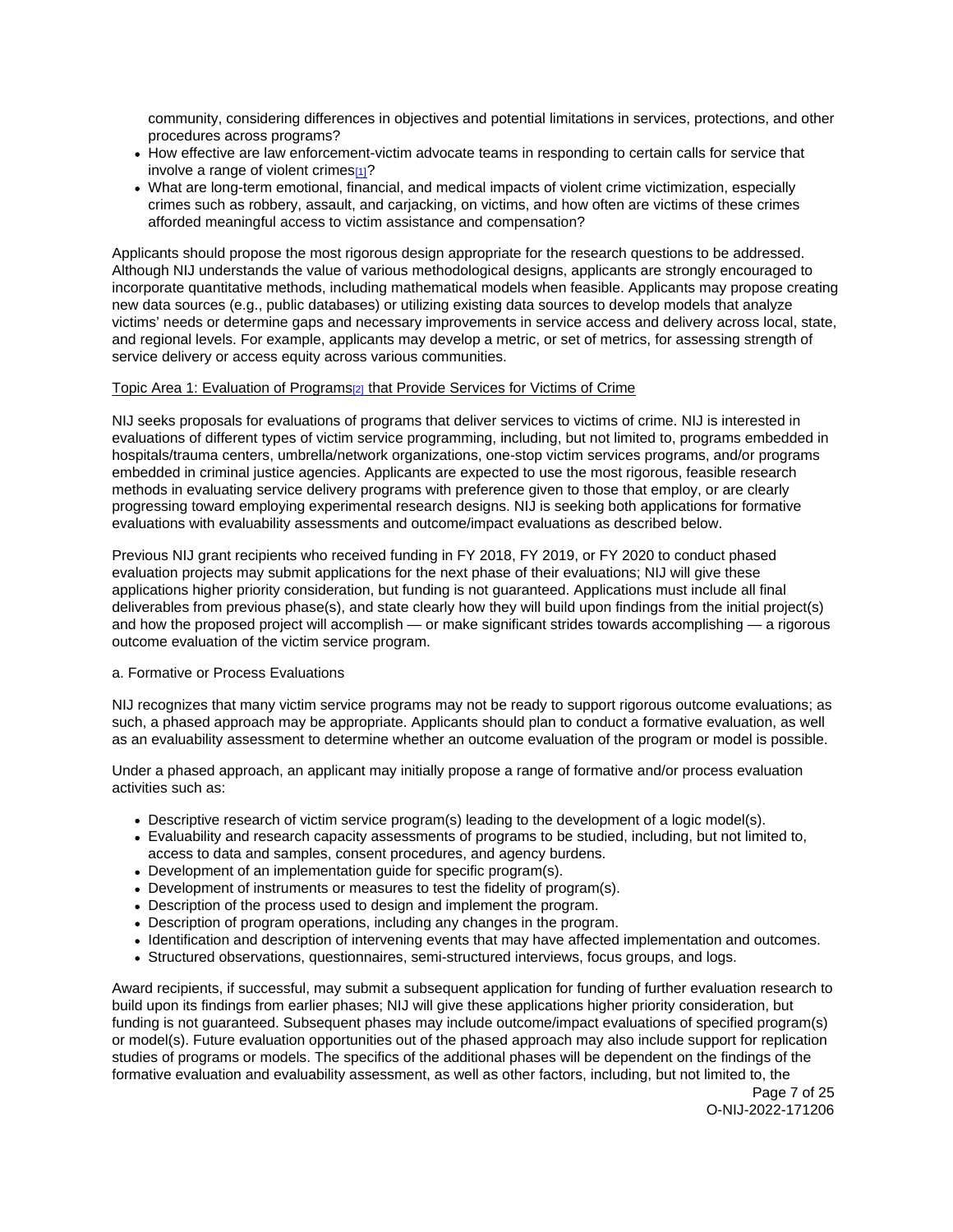# availability of appropriations.

Note: Funding under this solicitation may only be used to cover costs associated with the evaluation, but may include reasonable costs incurred by program personnel to support activities directly and exclusively required for the execution of the evaluation (e.g., manual extraction of administrative records).

# b. Outcome/Impact Evaluations

In cases where programs have achieved a suitable level of development, NIJ encourages applicants to propose rigorous outcome or impact evaluations, using randomized evaluation designs where it is possible and appropriate to do so. If that is not possible or appropriate, applicants should propose the most rigorous and appropriate design to produce high-quality causal evidence and provide justification for not proposing a more rigorous design. For these applications, NIJ will only fund projects that evaluate well-developed programs. Applications should include, and append, supplementary materials as necessary to describe the level of program development. Supplemental materials may include copies or links to logic models, program guides and materials, policies and procedures, manuals, prior evaluation findings, program staffing, and funding information. Applications should consider the feasibility of including cost/benefit analysis. In cases where evaluations find that interventions have produced the intended benefit, cost/benefit analysis provides valuable and practical information for practitioners and policymakers that aids decision-making.

# Topic Area 2: Research on Supporting Victims of Community Violence

NIJ is interested in research that builds knowledge and informs policy and practice on supporting victims of community violence to ultimately reduce the risk of future re-victimization. Applicants may address a range of potentially relevant topics, but NIJ is especially interested in studies that examine strategies and practices to best address the needs of victims of crimes involving firearms, such as street violence (e.g., robbery, home invasions, and carjacking), gang-related violence (e.g., retaliatory and drive-by shootings), and mass public shootings. In general, NIJ seeks applications for studies that have high potential informational value for practitioners, and for the design of intervention and prevention activities.

Studies funded under this topic area will build knowledge about the context and factors that influence access to, and delivery of, victim services; long-term emotional, financial, and medical impacts of victimization; practical and ethical considerations about service delivery; and potential innovative practices that may have applicability across different types of victim services (e.g., programs embedded in criminal justice agencies, umbrella/network organizations). Applicants are encouraged to propose studies that consider numerous relevant local factors and examine similar types of services for crime victims in multiple localities for comparative purposes. Applicants should propose the most rigorous and appropriate design possible to produce knowledge with practical implications. For studies that propose evaluations of programs for victims of community violence, applicants should refer to and submit under Topic Area 1.

# Topic Area 3: Financial Costs of Crime Victimization

NIJ is interested in research to develop a more nuanced understanding of long- and short-term financial costs of victimization to better inform policy development. Applicants should develop proposals focused on research priorities identified in the recently published **[Estimating the Financial Costs of Crime Victimization Final Report](https://www.ojp.gov/pdffiles1/nij/grants/254010.pdf)** of an NIJ-funded study. NIJ is particularly interested in proposals that address underrepresented and hard-to-reach subpopulations (e.g., elder adults, culturally specific populations, rural communities); underrepresented, hard to classify, and emerging crime types, such as financial exploitation and multiple crimes (polyvictimization); and/or methodologies to improve the accuracy of victimization cost estimates and interpretation, such as developing standards to describe and quantify uncertainty around estimates, as well as developing tools for use by practitioners to create estimates and relevant data.

Studies funded under this topic area will build knowledge about costs involving a wide range of crime types and victim experiences; comprehensive representation of tangible and intangible costs for victims; methodologies that address long-term costs and improve the generation and interpretation of estimates; individual victim characteristics (e.g., victimization history, demographics) that have implications for costs; and costs and consequences of victim services. Applicants should propose the most rigorous and appropriate design possible to produce knowledge with practical implications.

# **New Investigator/Early Career Opportunity**

Page 8 of 25 O-NIJ-2022-171206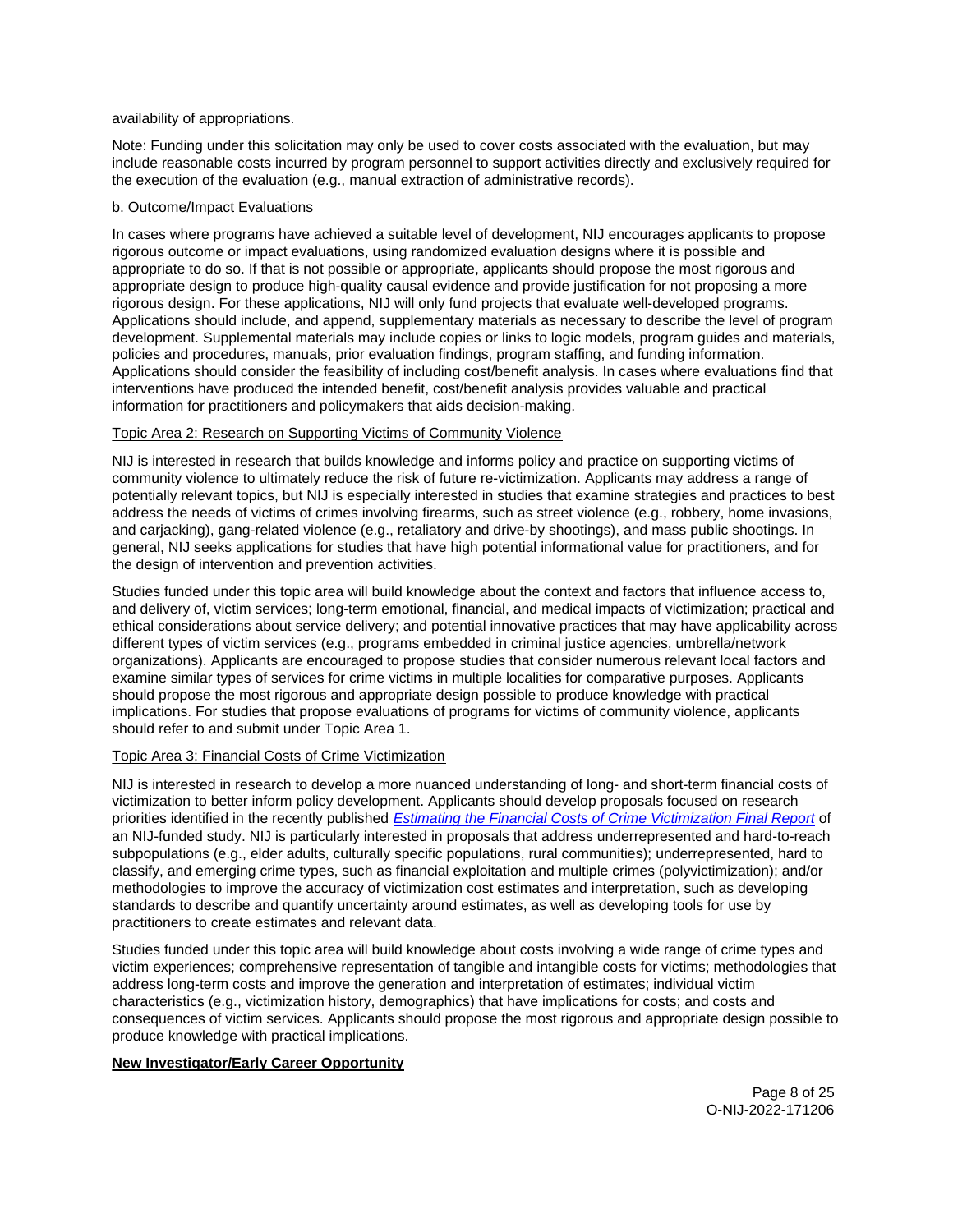<span id="page-9-0"></span>NIJ is interested in supporting researchers who are early in their careers and new to NIJ's research grant portfolios, specifically non-tenured assistant professors, or equivalent full-time staff scientist positions in a research institution, who propose research on topics relevant to NIJ's Office of Research, Evaluation, and Technology (ORET). To that end, NIJ may, in appropriate circumstances, give special consideration in award decisions to applications proposing such researchers as principal investigators (PIs). To qualify, the proposed PI must at the time of application submission:

- Hold a non-tenured assistant professor appointment at an accredited institution of higher education in the United States or an equivalent full-time staff scientist position at a research institution in the United States.
- Have completed a terminal degree or post-graduate clinical training within the six (6) years prior to September 30, 2022.
- Have never previously received NIJ funding as a PI on a research project with the exception of Graduate Research Fellows or Data Resources Program grantees.

If seeking to be considered for the New Investigator/Early Career Opportunity, the applicant should identify that they are submitting a New Investigator/Early Career proposal on the title page of the application.

### **Goals, Objectives, Deliverables, and Timeline**

### **Goals**

The purpose of the victims of crime program of research is to advance effective services for victims. The goal is to improve knowledge and understanding related to crime victims and crime victim services through rigorous research methods.

# **Objectives**

This solicitation has three objectives that align with the three topic areas proposed above:

- 1. Developing knowledge concerning the effectiveness of programs that deliver services to victims of crime.
- 2. Developing knowledge concerning the needs of victims of community violence.
- 3. Developing knowledge concerning the financial costs of victimization.

#### **Deliverables**

Final Research Report. Any recipient of an award under this solicitation will be expected to submit a final research report. Additional information on the final research report requirement for the solicitation is posted on NIJ's [webpage.](https://nij.ojp.gov/funding/research-development-and-evaluation-grant-award-requirements#xp5fv)

Required Data Sets and Associated Files and Documentation. Any recipient of an award under this solicitation will be expected to submit to the National Archive of Criminal Justice Data (NACJD) all data sets that result, in whole or in part, from the work funded by the award, along with associated files and any documentation necessary for future efforts by others to reproduce the project's findings and/or to extend the scientific value of the data set through secondary analysis.

In addition to these deliverables (and the required reports and data on performance measures), NIJ expects scholarly products to result from each award under this solicitation, taking the form of one or more published, peer-reviewed, scientific journal articles, and/or (if appropriate) law review journal articles, book chapter(s) or book(s) in the academic press, technological prototypes, patented inventions, or similar scientific products. NIJ expects that there will be an equal effort to make the research findings accessible to practitioner and policymaker audiences.

The Goals, Objectives, and Deliverables are directly related to the performance measures that show the completed work's results, as discussed in the Application and Submission Information section.

#### **Priority Areas**

Page 9 of 25 O-NIJ-2022-171206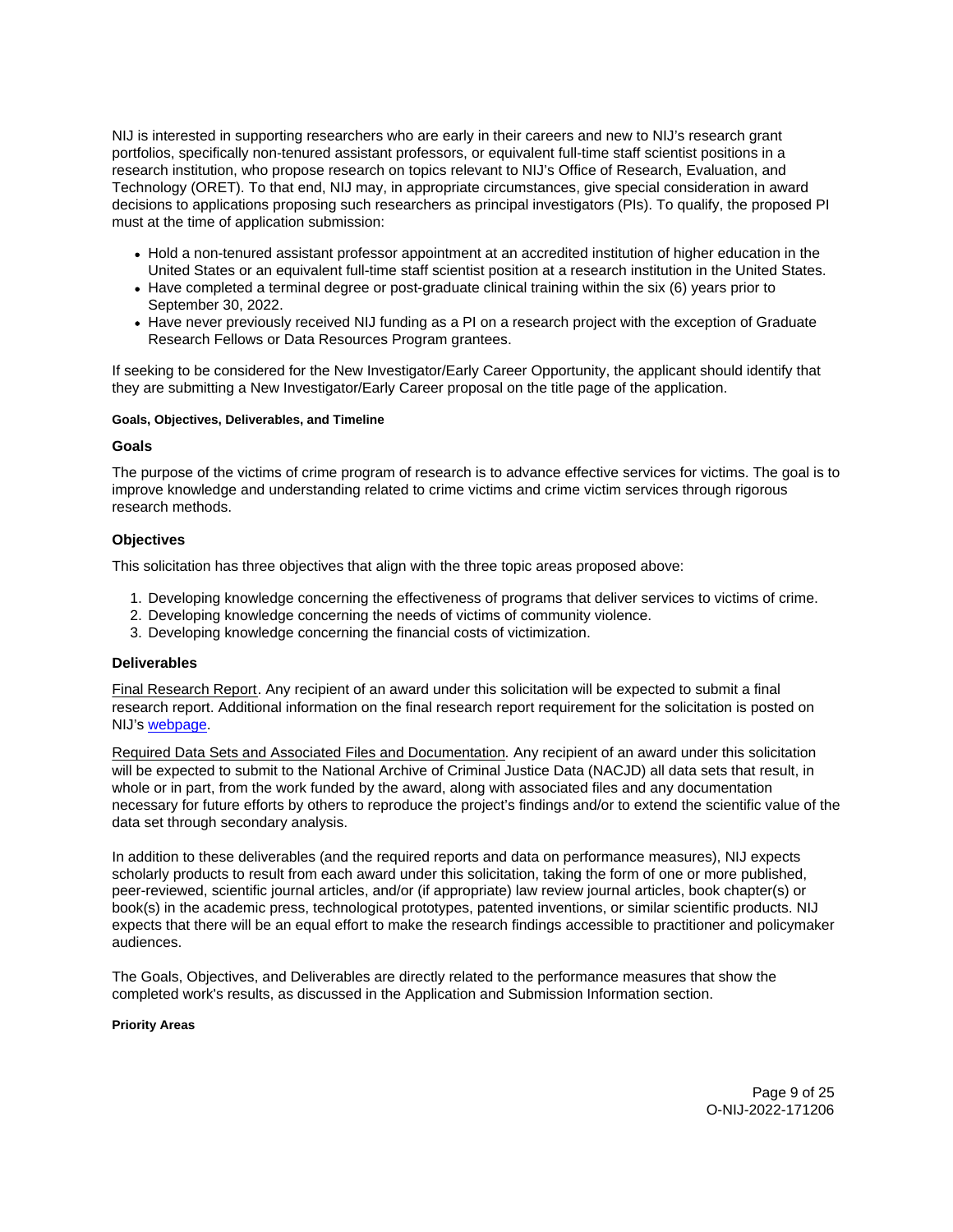<span id="page-10-0"></span>The Department of Justice is committed to advancing work that promotes civil rights and racial equity, increases access to justice, supports crime victims and individuals impacted by the justice system, strengthens community safety and protects the public from crime and evolving threats, and builds trust between law enforcement and the community.

1. Priority Considerations Supporting Executive Order 13985, Advancing Racial Equity and Support for Underserved Communities Through the Federal Government

Consistent with this Executive Order, the term "underserved community" refers to a population sharing a particular characteristic, as well as a geographic community, that has been systematically denied a full opportunity to participate in aspects of economic, social, and civic life or whose members have been historically underserved, marginalized, and adversely affected by inequality. Such communities include, among others, Black people, Hispanics and Latino/a/e people, Native American and other Indigenous peoples of North America (including Alaska Natives, Eskimos, and Aleuts), Asian Americans, Native Hawaiians, and Pacific Islanders.

In support of Executive Order 13985, OJP will:

A. Give priority consideration to applications that propose research project(s) that will address issues related to racial equity and the removal of barriers to access and opportunity for communities that have been historically underserved, marginalized, and adversely affected by inequality, when making award decisions.

To receive this consideration, the applicant must describe how the proposed project(s) will address potential inequities and barriers to equal opportunity, and/or contribute to greater access to services for underserved and historically marginalized populations.

 B. Give priority consideration to applicants that can demonstrate that their capabilities and competencies for implementing their proposed project(s) are enhanced because the applicant (or at least one proposed subrecipient that will receive at least 30% of the requested award funding, as demonstrated in the Budget Worksheet and Budget Narrative) identifies as a culturally specific organization. To receive this additional priority consideration, applicants must describe how being a culturally specific organization (or funding the culturally specific subrecipient organization(s)) will enhance their ability to implement the proposed project (s) and should also specify which culturally specific populations are intended or expected to be served or to have their needs addressed under the proposed project(s).

Culturally specific organizations are defined for purposes of this solicitation as private nonprofit or tribal organizations whose primary purpose as a whole is to provide culturally specific services to, among others, Black people, Hispanics and Latino/a/e people, Native American and other Indigenous peoples of North America (including Alaska Natives, Eskimos, and Aleuts), Asian Americans, Native Hawaiians, and/or Pacific Islanders.

Note: Addressing these priority areas is one of many factors that NIJ Director considers in making funding decisions. Receiving priority consideration for one or more priority areas is not a guarantee of an award.

#### **Federal Award Information**

#### **Solicitation Categories**

This solicitation does not include Solicitation Categories.

**Awards, Amounts and Durations** 

1/1/23 12:00 AM 60

**Period of Performance Start Date Period of Performance Duration (Months)** 

**Anticipated Total Amount to be Awarded Under Solicitation**  \$3,000,000.00

#### **Additional Information**

The anticipated number of awards is to be determined by the merit of applications submitted to this solicitation and advanced to peer review, and available funding. The maximum dollar amount for each award is to be determined by the funding requested in

> Page 10 of 25 O-NIJ-2022-171206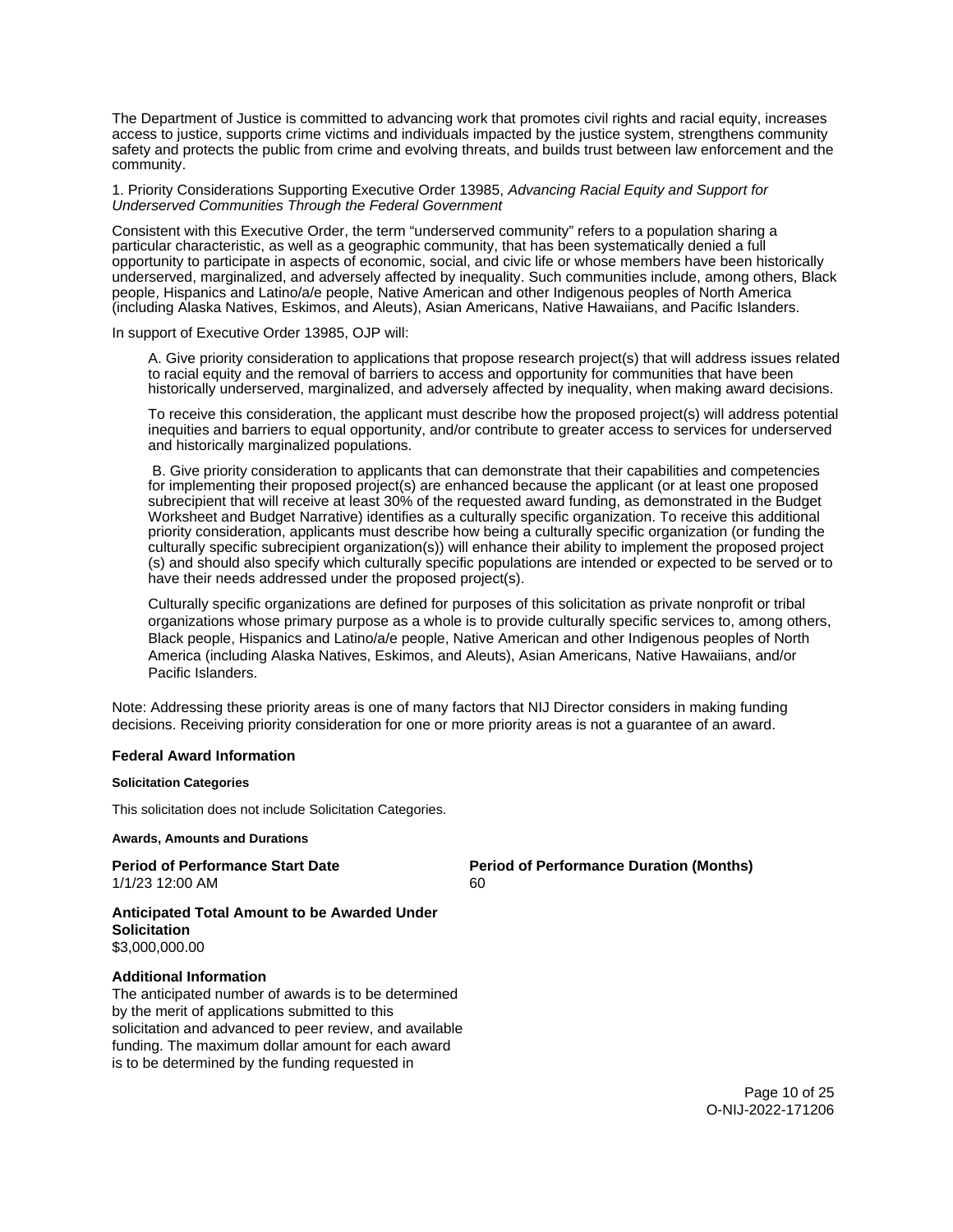<span id="page-11-0"></span>awarded applications, and available funding. The period of performance duration is to be determined by the period of performance of awarded applications. Successful applicants will be expected to complete the work proposed within a five-year period of performance.

#### **Continuation Funding Intent**

NIJ may, in certain cases, provide additional funding in future years to awards made under this solicitation through continuation awards. NIJ will consider, among other factors, NIJ's strategic priorities, a recipient's overall management of the award, and the award-funded work's progress, when making continuation award decisions.

# **Availability of Funds**

This solicitation, and awards (if any are made) under this solicitation, are subject to the availability of appropriated funds and to any modifications or additional requirements that may be imposed by the agency or by law. In addition, nothing in this solicitation is intended to, and does not, create any right or benefit, substantive or procedural, enforceable at law or in equity by any party against the United States, its departments, agencies, or entities, its officers, employees, or agents, or any other person.

### **Types of Awards**

NIJ expects to make awards under this solicitation as grants. See the "Administrative, National Policy, and Other Legal Requirements" section of the [OJP Grant Application Resource Guide](https://www.ojp.gov/funding/apply/ojp-grant-application-resource-guide#administrative) for a brief discussion of important statutes, regulations, and award conditions that apply to many (or in some cases, all) OJP grants).

#### **Financial Management and System of Internal Controls**

Award recipients and subrecipients (including recipients or subrecipients that are pass-through entities) must, as described in the Part 200 Uniform Requirements as set out at 2 C.F.R. 200.303, comply with standards for financial and program management. See the [OJP Grant Application Resource Guide](https://www.ojp.gov/funding/apply/ojp-grant-application-resource-guide#fm-internal-controls) for additional information.

#### **Budget Information**

If the applicant is proposing a project that reasonably could be conducted in discrete phases, with each phase resulting in completion of one or more significant, defined milestones, then NIJ strongly recommends that the applicant structure the application — specifically including the narrative, expected scholarly products, timelines/milestones, and budget worksheet and budget narrative — to clearly define each phase. (This is particularly the case if the applicant proposes a project that will exceed — in cost or the length of the period of performance — the amount or length of time anticipated for an individual award (or awards) under this solicitation.) Given limitations on the availability to NIJ of funds for awards for research, development, and evaluation, this information will assist NIJ in considering whether partial funding of applications would be productive. (If, in FY 2022, NIJ elects to fund only certain phases of a proposed project, the expected scholarly products from the partial-funding award may, in some cases, vary from those described above.)

NIJ may elect to fund applications submitted under this FY 2022 solicitation in future fiscal years, dependent on, among other considerations, the merit of the applications and on the availability of appropriations.

What will not be funded:

- Applications primarily to purchase equipment, materials, or supplies. (A budget may include these items if they are necessary to conduct research, development, demonstration, evaluation, or analysis.)
- Applications that are not responsive to the purposes of this specific solicitation.

#### **Cost Sharing or Matching Requirement**

See "Cofunding" paragraph under "Budget and Associated Documentation"" in the "Application and Submission Information" section.

> Page 11 of 25 O-NIJ-2022-171206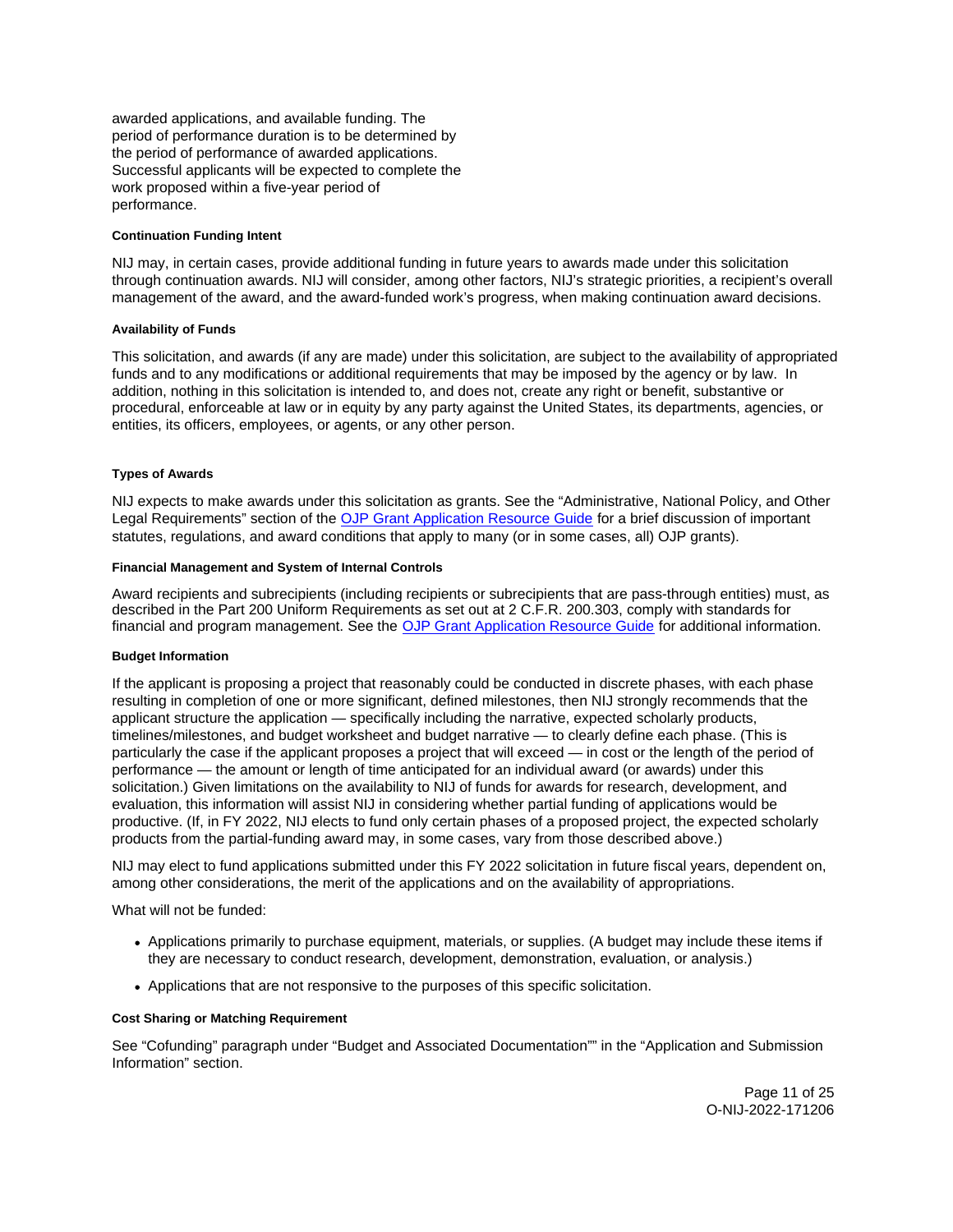#### <span id="page-12-0"></span>**Pre-agreement Costs (also known as Pre-award Costs)**

See the [OJP Grant Application Resource Guide](https://www.ojp.gov/funding/apply/ojp-grant-application-resource-guide#pre-agreement-costs) for information on Pre-agreement Costs (also known as Preaward Costs).

#### **Limitation on Use of Award Funds for Employee Compensation: Waiver**

See the [OJP Grant Application Resource Guide](https://www.ojp.gov/funding/apply/ojp-grant-application-resource-guide#limitation-use-award) for information on the Limitation on Use of Award Funds for Employee Compensation; Waiver.

#### **Prior Approval, Planning, and Reporting of Conference/Meeting/Training Costs**

See the [OJP Grant Application Resource Guide](https://www.ojp.gov/funding/apply/ojp-grant-application-resource-guide#prior-approval) for information on Prior Approval, Planning, and Reporting of Conference/Meeting/Training Costs.

#### **Costs Associated with Language Assistance (if applicable)**

See the [OJP Grant Application Resource Guide](https://www.ojp.gov/funding/apply/ojp-grant-application-resource-guide#costs-associated) for information on Costs Associated with Language Assistance.

#### **Eligibility Information**

For eligibility information, see the solicitation cover page.

For information on cost sharing or match requirements, see the "Federal Award Information" section.

#### **Application and Submission Information**

#### **Content of Application Submission**

The following application elements **must** be included in the application to meet the basic minimum requirements to advance to peer review and receive consideration for funding:

- Proposal Narrative
- Budget Worksheet and Budget Narrative (Web-based Form) (The web-based form includes the budget details and the budget narrative.)
- Curriculum Vitae/Resumes for Key Personnel. (Curriculum Vitae for key personnel; for purposes of this solicitation, "key personnel" means the principal investigator, and any and all co-principal investigators.)

See the "Application Elements and Formatting Instructions" section of the [OJP Grant Application Resource Guide](https://www.ojp.gov/funding/apply/ojp-grant-application-resource-guide#application-elements)  for information on what happens to an application that does not contain all the specified elements or is nonresponsive to the scope of the solicitation.

#### **Information to Complete the Application for Federal Assistance (SF-424)**

The SF-424 must be submitted in [Grants.gov.](https://Grants.gov) The SF-424 is a required standard form used as a cover sheet for submission of pre-applications, applications, and related information. See the [OJP Grant Application Resource](https://www.ojp.gov/funding/apply/ojp-grant-application-resource-guide#complete-application)  [Guide](https://www.ojp.gov/funding/apply/ojp-grant-application-resource-guide#complete-application) for additional information on completing the SF-424.

In Section 8.F. of the SF-424, please include the name and contact information of the individual **who will complete the application in JustGrants**. JustGrants will use this information (email address) to assign the application to this user in JustGrants.

**Intergovernmental Review:** This solicitation ("funding opportunity") **is not** subject to [Executive Order 12372.](https://www.archives.gov/federal-register/codification/executive-order/12372.html) (In completing the SF-424, an applicant is to answer question 19 by selecting the response that the "Program is not covered by E.O. 12372.")

#### **Standard Applicant Information (JustGrants 424 and General Agency Information)**

Page 12 of 25 O-NIJ-2022-171206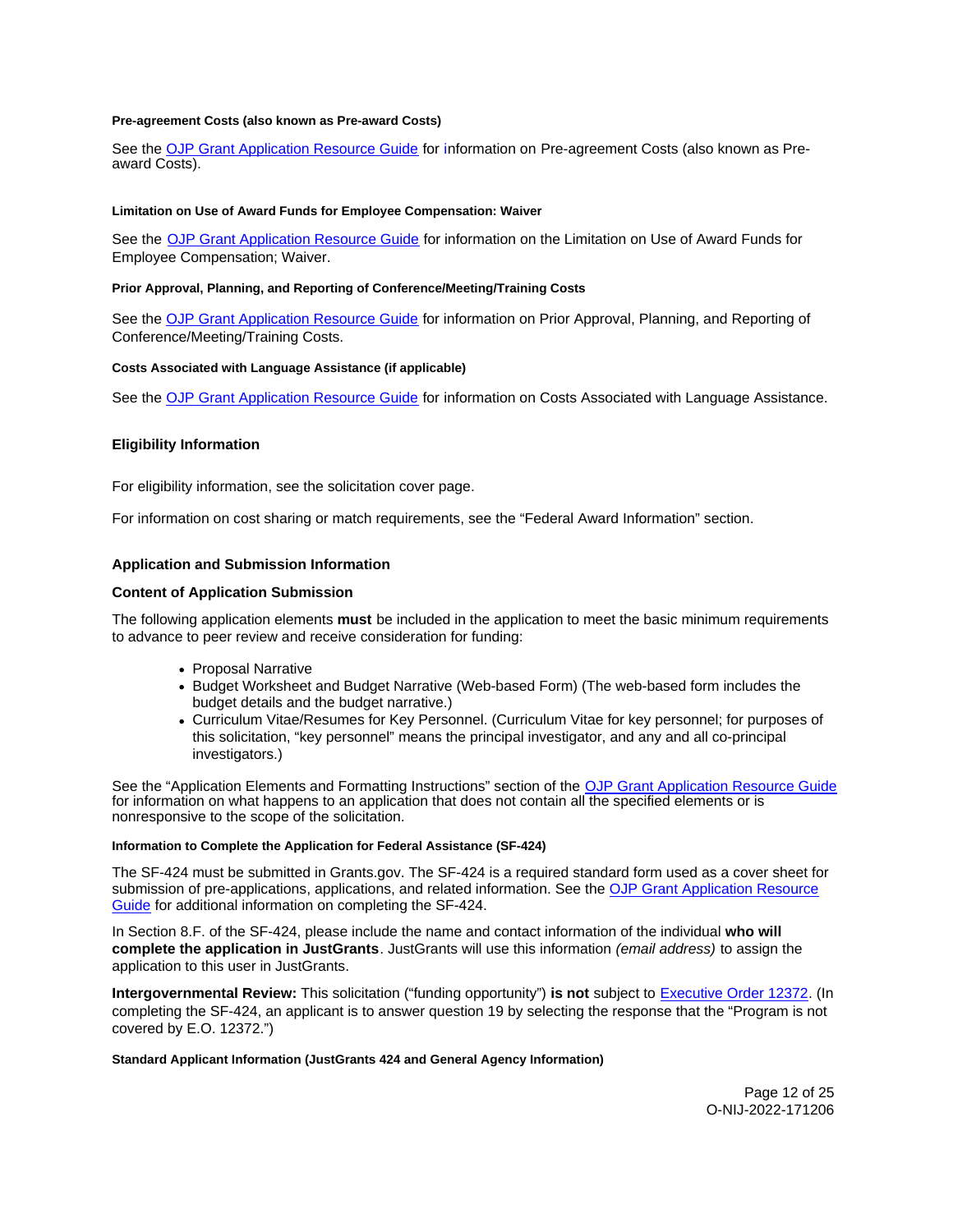<span id="page-13-0"></span>The Standard Applicant Information section of the JustGrants application is pre-populated with the SF-424 data submitted in [Grants.gov](https://Grants.gov). The applicant will need to review the Standard Applicant Information in JustGrants and make edits as needed. Within this section, the applicant will need to: add zip codes for areas affected by the project; confirm its Authorized Representative; and verify and confirm the organization's unique entity identifier, legal name, and address.

# **Proposal Abstract**

A proposal abstract (no more than 400 words) summarizing the proposed project including the purpose of the project, primary activities, expected outcomes, the service area, intended beneficiaries and subrecipients (if known), will be completed in the JustGrants web-based form. This abstract should be written in the third person and will be made publicly available on the OJP website if the project is awarded.

### **Proposal Narrative**

The proposal narrative should be submitted as an attachment in JustGrants. The attached document should be double-spaced, using a standard 12-point font; have no less than 1-inch margins; and should not exceed 30 pages. Pages should be numbered and submitted as an attachment. If the proposal narrative fails to comply with these length restrictions, NIJ may consider such noncompliance in peer review and in final award decision.

The following sections must be included as part of the proposal narrative:

a. Title Page (not counted against the proposal narrative page limit)

The title page should include:

- Project title.
- Submission date.
- Funding opportunity number.
- Principal Investigator (and any co-principal investigators).
- Unique author identifier (e.g., ORCID, ResearcherID, Scopus Author ID), if available.
- Requests for consideration under New Investigator/Early Career Opportunity," and/or "Priority Area 1(A)," and/or "Priority Area 1(B)".
- Key words, including science focus areas.
- Contact information (that is, name, address, telephone number, and e-mail address) for both the applicant and the principal investigator.
- b. Resubmit Response (if applicable) (not counted against the proposal narrative page limit.)

If an applicant is resubmitting an application presented previously to NIJ, but not funded, the applicant should indicate this. A statement should be provided, no more than two pages, addressing: (1) the title, submission date, and NIJ-assigned application number of the previous application, and (2) a brief summary of revisions to the application, including responses to previous feedback received from NIJ.

c. Table of Contents and Figures (not counted against the proposal narrative page limit)

# d. Main Body

1. Statement of the Problem.

The statement of the problem should address the need for research in this area. Applicants should discuss current gaps in data, research, and knowledge, including those for particular justice sectors, for certain populations, and to answer questions relevant to current policy and practice needs and public interests. It is not uncommon for multiple problems to exist simultaneously (for example, there may be a criminal justice problem affecting public safety, a current technical challenge/need identified by forensic practitioners, as well as a scientific/technology gap between the current state of the art and a desired solution) and applicants should discuss each of these clearly and justify the importance of the separate issues. As part of this discussion, applicants should present a review of previous literature and discuss previous research

> Page 13 of 25 O-NIJ-2022-171206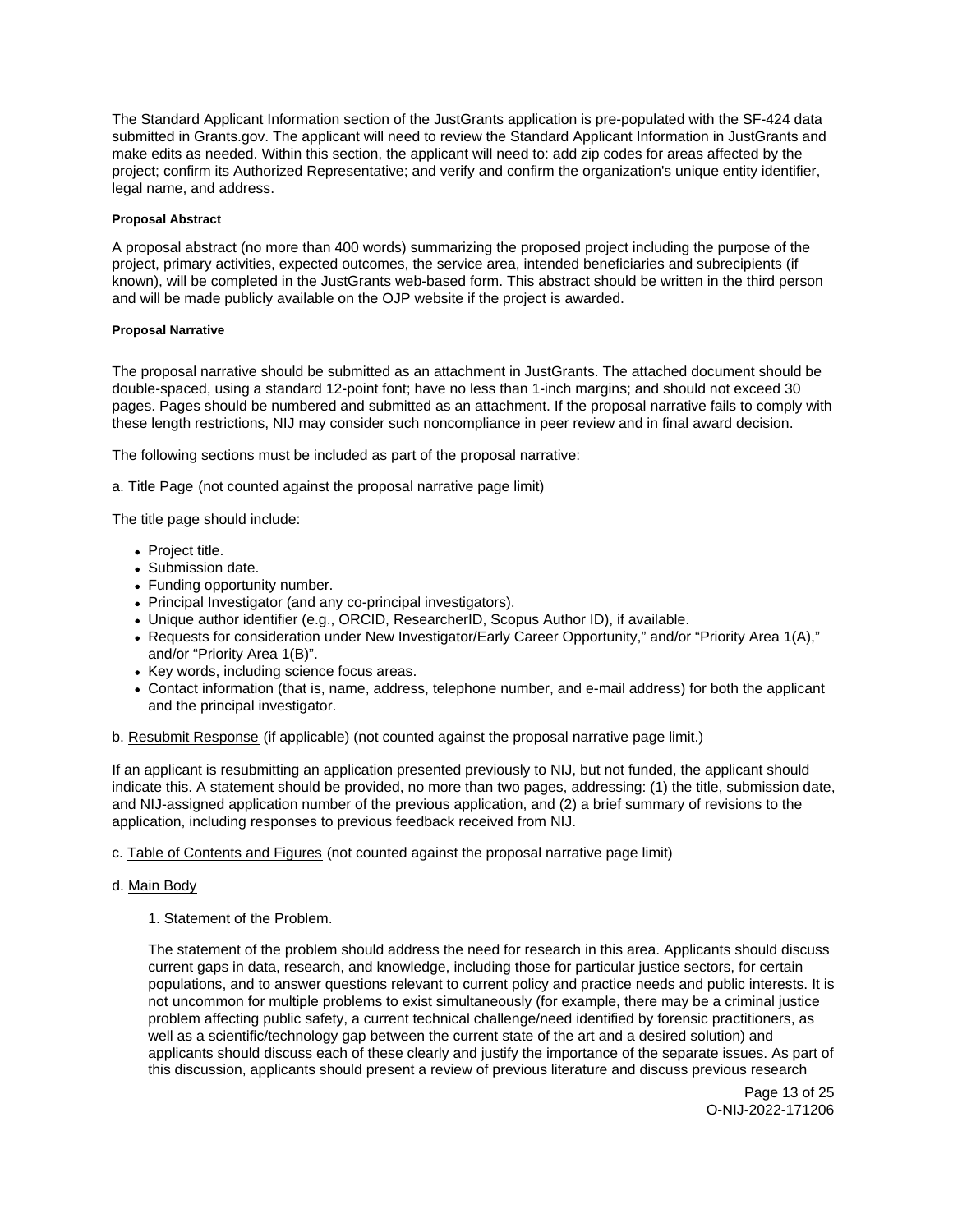### related to these problems.

2. Project Design and Implementation.

Applicants should provide a detailed description of the strategies to implement this research project and address the research questions. Design elements should follow directly from the research project's goals and objectives and address the program-specific information noted in the solicitation. Applicants should describe the research methodology and analysis plan in detail and demonstrate the validity and usefulness of the data they will collect. Applicants should consider the rigor and soundness of the methodology and analytical and technical approaches for the proposed research and address the feasibility of the proposed project and potential challenges or problems in carrying out the activities.

If the applicant is seeking priority consideration for Priority 1(A), it should address in this section how the proposed project(s) will address issues related to racial equity and/or the removal of barriers to access and opportunity, and/or contribute to greater access to services, for communities that have been historically underserved, marginalized, and adversely affected by inequality.

### 3. Potential Impact.

Applicants should describe the potential impact of the research and how it may inform or improve criminal or juvenile justice-related policy, practice, or theory in the United States. The applicant should include a discussion of the proposed dissemination plan to produce scholarly products and to make information available to broader interested audiences, such as criminal justice practitioners or policymakers.

### 4. Capabilities and Competencies.

This section should describe the experience and capability of the applicant organization, key staff, and any proposed subgrantees (including consultants) that the applicant will use to implement and manage this effort and the federal funds under this award, highlighting any previous experience implementing projects of similar scope, design, and magnitude. Applicants should address:

- Experience and capacity to work with the proposed data sources in the conduct of similar research efforts.
- Experience and capacity to design and implement rigorous research and data analysis projects.
- Experience producing and disseminating meaningful deliverables.

Applicants should also outline the management plan and organization that connects to the goals and objectives of the project.

If the applicant is seeking priority consideration under Priority 1(B), it should describe within this section how being a culturally specific organization (or funding a culturally specific subrecipient organization at a minimum of 30% of the project budget) will enhance its ability to implement the proposed project(s) and should also specify which culturally specific populations are intended or expected to be the subject and/or beneficiary of the research conducted under the proposed project(s).

5. Appendices (not counted against the proposal narrative page limit) include:

- The project management plan.
- If the application (including the budget) identifies any proposed non-competitive agreements that are or may be considered procurement "contracts" (rather than subawards), for purposes of federal grants administrative requirements, the applicant also must list the entities with which the applicant proposes to contract.
- List of other agencies, organizations, or funding sources to which this application has been submitted (if applicable).

Note: Applicants are not required to submit performance data with the application. Rather, performance measure information is included as an alert that successful applicants will be required to submit performance data as part of each award's reporting requirements.

> Page 14 of 25 O-NIJ-2022-171206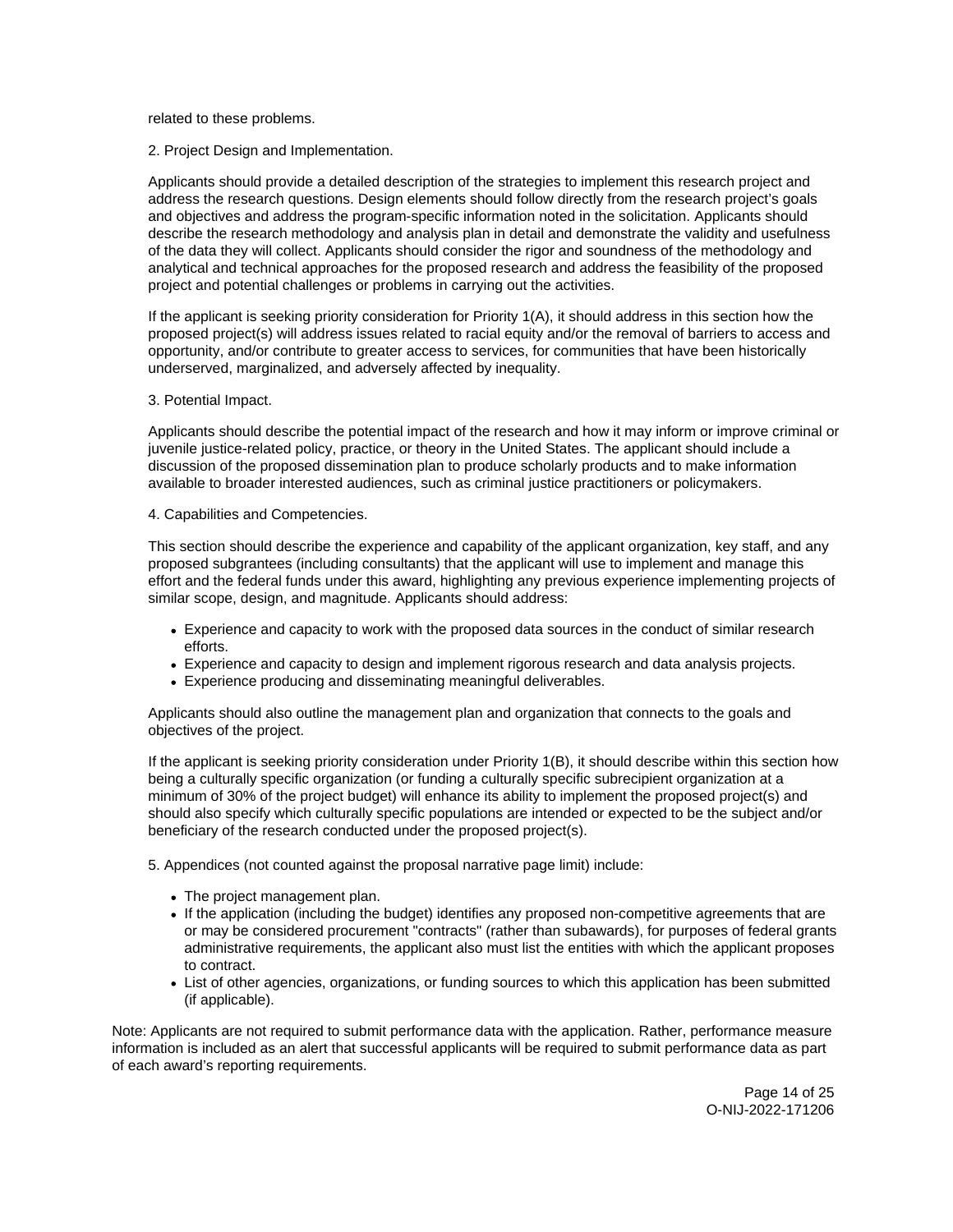<span id="page-15-0"></span>OJP will require each successful applicant to submit regular performance data that show the completed work's results. The performance data directly relate to the goals, objectives, and deliverables identified in the "Goals, Objectives, and Deliverables" discussion.

A list of performance measure questions for this program can be found on page 22.

Applicants can also visit OJP's performance measurement page at [www.ojp.gov/performance](https://www.ojp.gov/performance) for an overview of performance measurement activities at OJP.

NIJ will require award recipients to submit performance measure data in quarterly financial reports, semi-annual performance reports, and the Final Research Report. NIJ will provide further guidance on the post-award submission process, if selected for award.

#### **Goals, Objectives, Deliverables, and Timeline**

Applicants will submit the project's goals, objectives, deliverables, and timelines in the JustGrants web-based form.

#### **Budget and Associated Documentation**

#### **Budget Worksheet and Budget Narrative (Web-based Form)**

The applicant will complete the JustGrants web-based budget form. See the [OJP Grant Application Resource](https://www.ojp.gov/funding/apply/ojp-grant-application-resource-guide#budget-prep)  [Guide](https://www.ojp.gov/funding/apply/ojp-grant-application-resource-guide#budget-prep) for additional information.

If the applicant is seeking priority consideration under Priority 1(B) based on the identification of at least one proposed subrecipient as a culturally specific organization, the proposed funding for the subrecipient in the webbased budget form **must be a minimum of 30% of award funding.** 

The budget narrative must also describe how the activities that will be funded with the (minimum) 30% of award funding provided to the subrecipient **specifically relate to the priority consideration requested under Priority 1(B)** and described in the Capabilities and Competencies section of the application.

The following paragraph (on "Cofunding") expressly modifies the "Cost Sharing or Matching Requirement" provisions in the OJP Grant Application Resource Guide. The applicant is to follow the guidance in the following paragraph instead of the guidance stated under the "Cost Sharing or Matching Requirement" heading in the OJP Grant Application Resource Guide.

**Cofunding:** An award made by NIJ under this solicitation may account for up to 100 percent of the total cost of the project. The application should indicate whether it is feasible for the applicant to contribute cash, facilities, or services as non-federal support for the project. The application should identify generally any such contributions that the applicant expects to make and the proposed budget should indicate in detail which items, if any, will be supported with non-federal contributions.

For additional match information, see the "Cost Sharing or Match Requirement" section under Federal Award Information.

If a successful application proposes a voluntary match amount, and OJP approves the budget, the total match amount incorporated into the approved budget becomes mandatory and subject to audit.

#### **Indirect Cost Rate Agreement (if applicable)**

The applicant will submit its indirect cost rate agreement by uploading it as an attachment in JustGrants. See the [OJP Grant Application Resource Guide](https://www.ojp.gov/funding/apply/ojp-grant-application-resource-guide#indirect-cost) for additional information.

#### **Financial Management Questionnaire (including applicant disclosure of high-risk status)**

The applicant will download the questionnaire, complete it, and submit it by uploading it as an attachment in JustGrants. See the [OJP Grant Application Resource Guide](https://www.ojp.gov/funding/apply/ojp-grant-application-resource-guide#fm-internal-controls-questionnaire) for the link to the questionnaire and additional information.

> Page 15 of 25 O-NIJ-2022-171206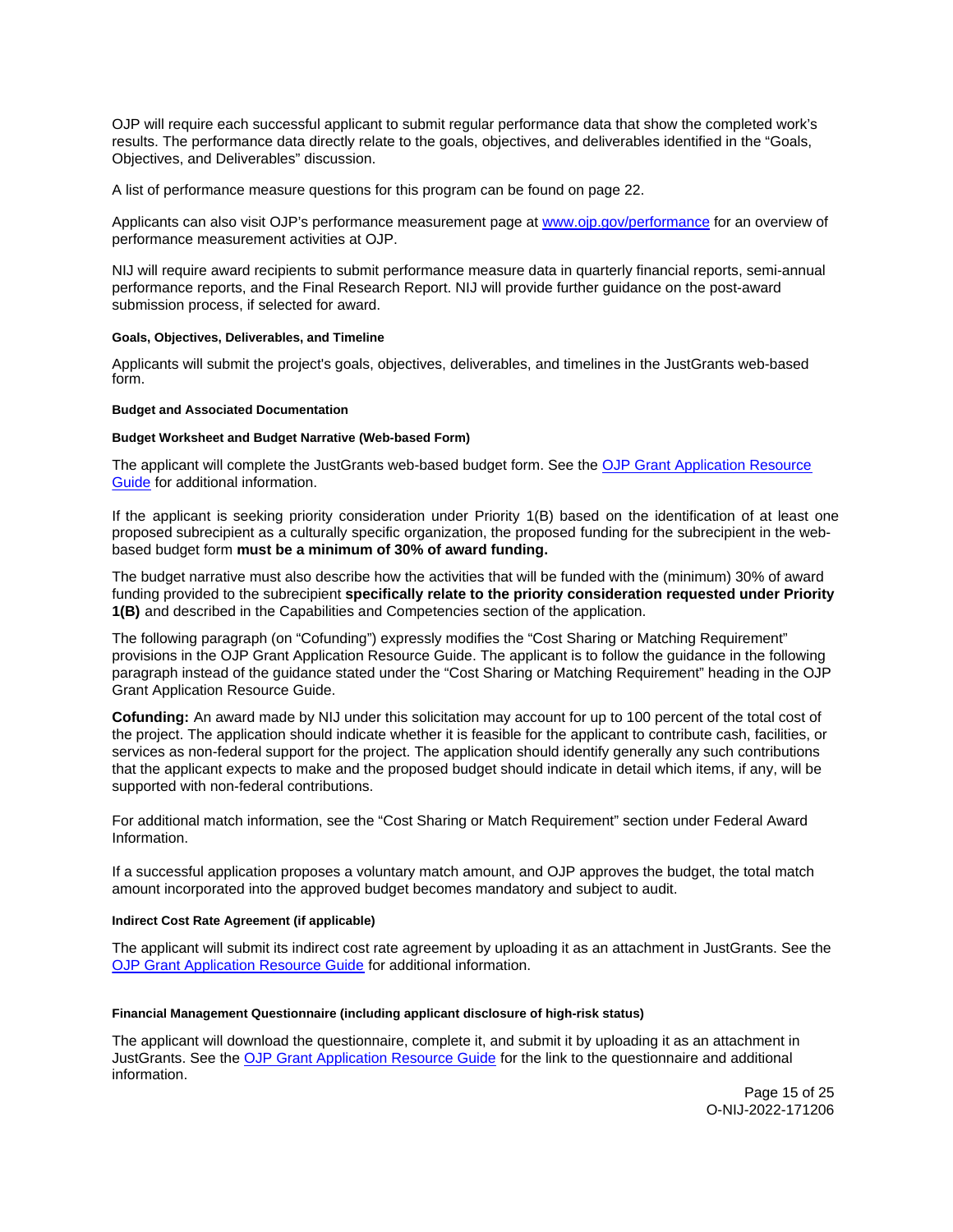#### <span id="page-16-0"></span>**Disclosure of Process Related to Executive Compensation**

This solicitation expressly modifies the OJP Grant Application Resource Guide by not incorporating its "Disclosure of Process Related to Executive Compensation" provisions. Applicants to this solicitation are not required to provide this disclosure.

#### **Additional Application Components**

Applicants will attach the additional requested documentation in JustGrants.

#### **Curriculum Vitae or Resumes**

Curriculum vitae of key personnel. Curriculum vitae or resume of the principal investigator and any and all coprincipal investigators. In addition, curriculum vitae, resume, or biographical sketches of all other individuals (regardless of "investigator" status) who will be significantly involved in substantive aspects of the proposed project (including, for example, individuals such as statisticians used to conduct proposed data analysis).

#### **Tribal Authorizing Resolution**

An application in response to this solicitation may require inclusion of tribal authorizing documentation as an attachment. If applicable, the applicant will submit the tribal authorizing documentation by uploading it as an attachment in JustGrants. See the [OJP Grant Application Resource Guide](https://www.ojp.gov/funding/apply/ojp-grant-application-resource-guide#tribal-authorizing-resolution) for information on tribal authorizing resolutions.

#### **Timeline Form**

Proposed project timeline and expected milestones.

#### **Letters of Support**

Letters of cooperation/support or administrative agreements from organizations collaborating in the project, such as law enforcement and correctional agencies (if applicable).

#### **Research and Evaluation Independence and Integrity Statement**

If an application proposes research (including research and development) and/or evaluation, the applicant must demonstrate research/evaluation independence and integrity, including appropriate safeguards, before it may receive award funds. The applicant will submit documentation of its research and evaluation independence and integrity by uploading it as an attachment in JustGrants. For additional information, see the OJP Grant Application [Resource Guide.](https://www.ojp.gov/funding/apply/ojp-grant-application-resource-guide#research-evaluation)

#### **Bibliography/reference**

Provide a bibliography of any references cited in the Program Narrative.

#### **Any tools/instruments, questionnaires, tables/chart/graphs, or maps**

Any tools/instruments, questionnaires, tables/charts/graphs, or maps pertaining to the proposed project that are supplemental to such items included in the main body of the narrative.

#### **List of Individuals in the Application**

To assist OJP in assessing actual or apparent conflicts of interest (including such conflicts on the part of prospective reviewers of the application), provide a complete list of the individuals named or otherwise identified anywhere in the application (including in the budget or in any other attachment) who will or may work (or advise or consult) on the proposed research, development, or evaluation project. Applicants should use the "[Proposed](http://nij.ojp.gov/sites/g/files/xyckuh171/files/media/document/nij-project-staff-template.xlsx)  [Project Staff, Affiliation, and Roles"](http://nij.ojp.gov/sites/g/files/xyckuh171/files/media/document/nij-project-staff-template.xlsx) form available on the NIJ webpage to prepare this list.

#### **Human Subjects Protection**

Page 16 of 25 O-NIJ-2022-171206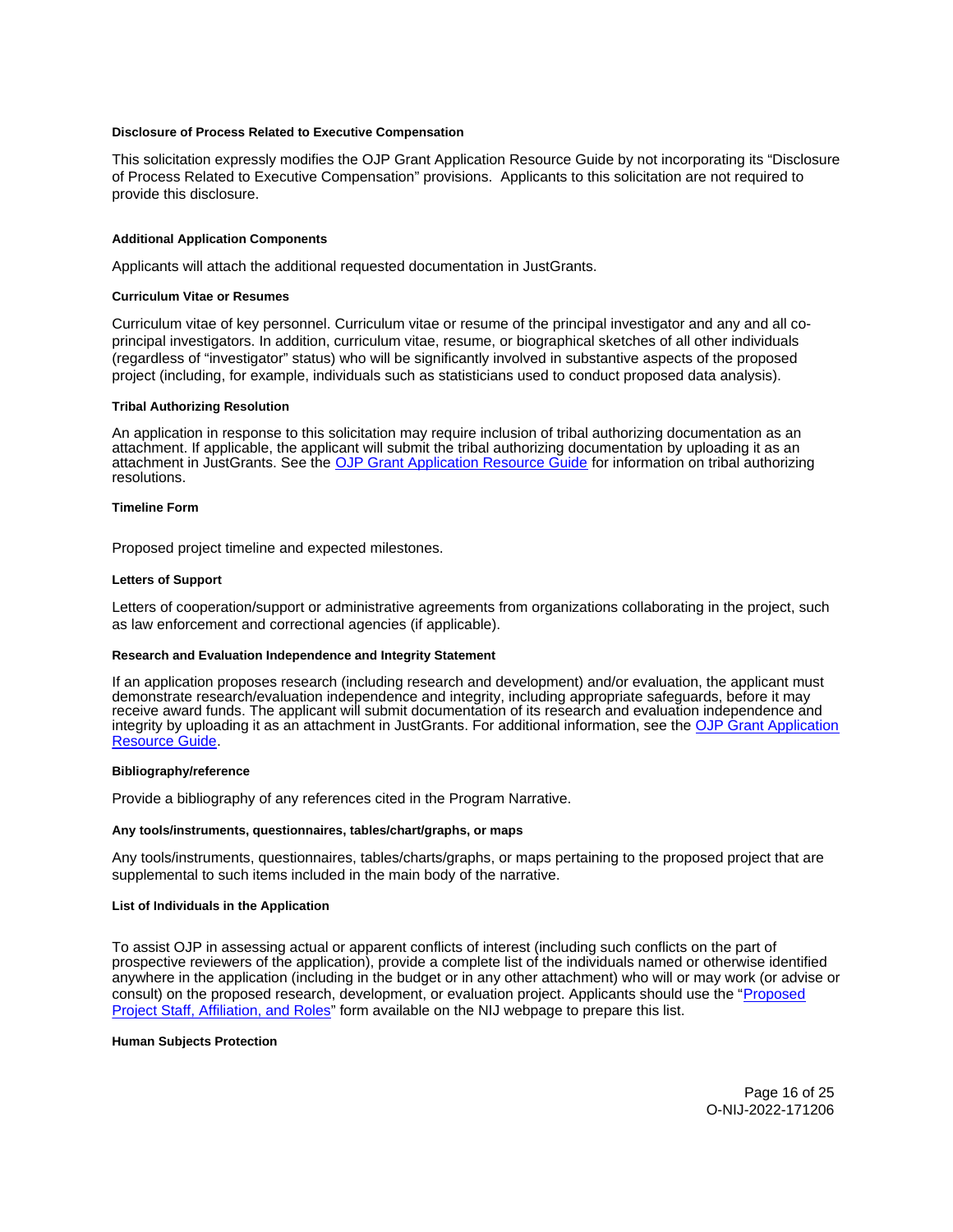<span id="page-17-0"></span>Human Subjects Protection paperwork as a separate attachment (documentation and forms related to Institutional Review Board [IRB] review). See [https://nij.ojp.gov/funding/human-subjects-protection.](https://nij.ojp.gov/funding/human-subjects-protection) **Note**: Final IRB approval is not required at the time an application is submitted.

### **Privacy Certificate**

Privacy Certificate as a separate attachment (for further guidance go to [https://nij.ojp.gov/funding/confidentiality](https://nij.ojp.gov/funding/confidentiality-and-privacy-protections)[and-privacy-protections](https://nij.ojp.gov/funding/confidentiality-and-privacy-protections) and [https://nij.ojp.gov/funding/model-privacy-certificate\)](https://nij.ojp.gov/funding/model-privacy-certificate).

### **Request to Use Incentives or Stipends**

Applicants proposing to use incentives or stipends payments as part of their research project design, must submit an incentive or stipend approval request, as a separate document, according to the requirements set forth at [https://nij.ojp.gov/funding/participant-support-costs-and-incentives-social-science-research.](https://nij.ojp.gov/funding/participant-support-costs-and-incentives-social-science-research)

#### **Documentation of "New Investigator/Early Career" Status, if applicable**

Documentation of "New Investigator/Early Career" status, if applicable.

#### **Consortium/Contractual Arrangements**

Consortium/contractual arrangements. Explain the programmatic, fiscal, and administrative arrangements to be made between the applicant organization and the consortium organization(s).

#### **Data Archiving Plan**

Applicants should anticipate that NIJ will require, through special award conditions, that data sets resulting in whole or in part from projects funded under this solicitation be submitted for archiving with the NACJD. See [https://nij.ojp.gov/funding/research-development-and-evaluation-grant-award-requirements#data.](https://nij.ojp.gov/funding/research-development-and-evaluation-grant-award-requirements#data)

Applications should include as an appendix a brief plan as a separate attachment — labeled "Data Archiving Plan" — to comply with data archiving requirements. The plan should provide brief details about proposed data management and archiving, including submission to NIJ (through NACJD) of **all files and documentation**  necessary to allow for future efforts by others to reproduce the project's findings and/or to extend the scientific value of the data set through secondary analysis. Pertinent files and documentation include, among other things, qualitative and quantitative data produced, instrumentation and data collection forms, codebook(s), any specialized programming code necessary to reproduce all constructed measures and the original data analysis, description of necessary de-identification procedures, and (when required) a copy of the privacy certificate and informed consent protocols.

The plan should be one or two pages in length and include the level of effort associated with meeting archiving requirements.

Note that recipients are strongly encouraged to submit required data sets at least 90 days before the end of the period of performance.

#### **Disclosures and Assurances**

The applicant will address the following disclosures and assurances.

#### **Disclosure of Lobbying Activities**

Complete and submit the SF-LLL in [Grants.gov](https://Grants.gov). See the [OJP Grant Application Resource Guide](https://www.ojp.gov/funding/apply/ojp-grant-application-resource-guide#disclosure-lobby) for additional information.

# **DOJ Certified Standard Assurances**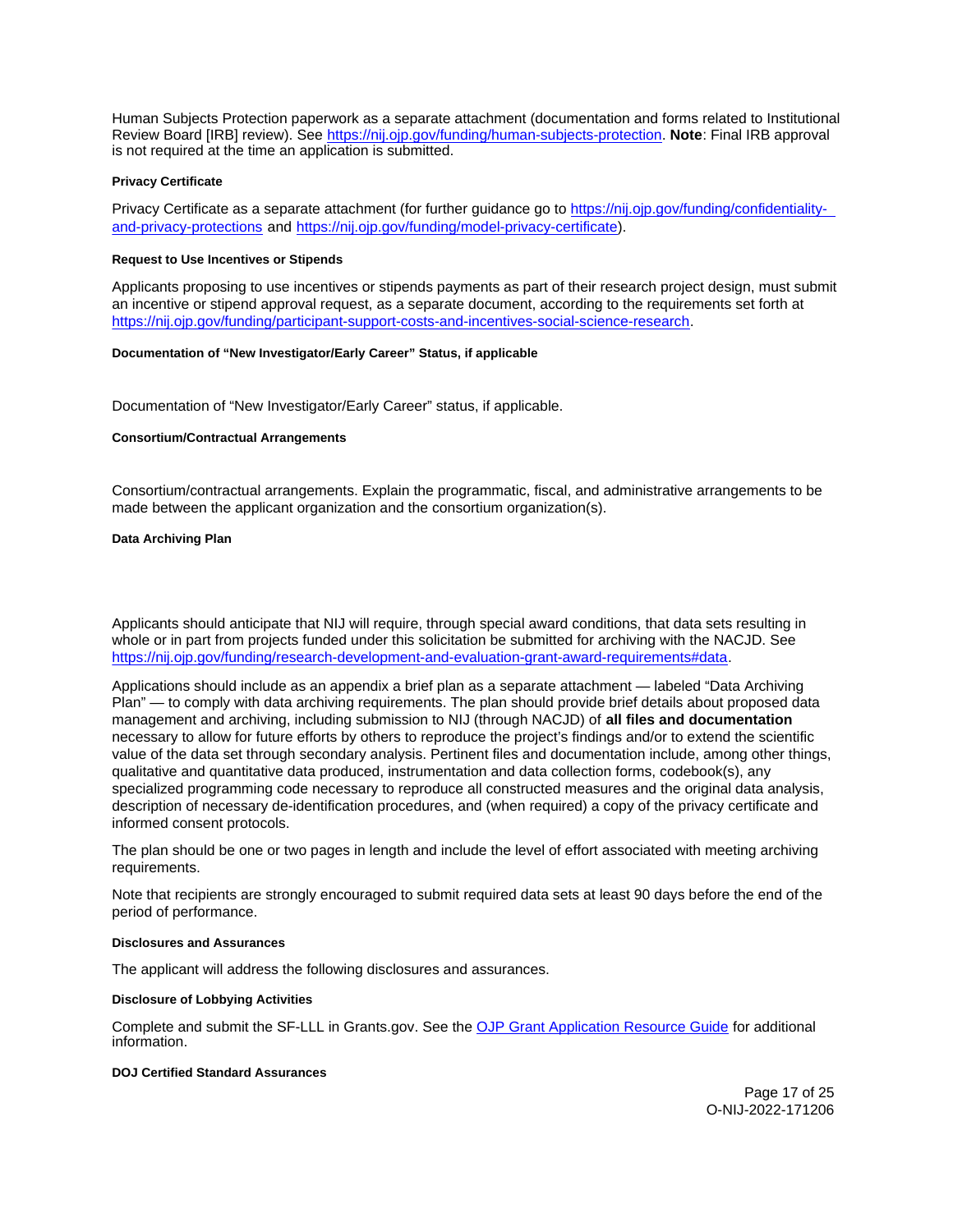<span id="page-18-0"></span>Review and accept the DOJ Certified Standard Assurances in JustGrants. See the [OJP Grant Application](https://www.ojp.gov/funding/apply/ojp-grant-application-resource-guide#administrative)  [Resource Guide](https://www.ojp.gov/funding/apply/ojp-grant-application-resource-guide#administrative) for additional information.

#### **Applicant Disclosure of Duplication in Cost Items**

Complete the JustGrants web-based Applicant Disclosure of Duplication in Cost Items form. See the [OJP Grant](https://www.ojp.gov/funding/apply/ojp-grant-application-resource-guide#applicant-disclosure-pending-applications)  [Application Resource Guide](https://www.ojp.gov/funding/apply/ojp-grant-application-resource-guide#applicant-disclosure-pending-applications) for additional information.

# **DOJ Certifications Regarding Lobbying; Debarment, Suspension and Other Responsibility Matters; and Drug-Free Workplace Requirements**

Review and accept the DOJ Certified Certifications Regarding Lobbying; Debarment, Suspension and Other Responsibility Matters; Drug-Free Workplace Requirements; Law Enforcement and Community Policing in JustGrants. See the [OJP Grant Application Resource Guide](https://www.ojp.gov/funding/apply/ojp-grant-application-resource-guide#administrative) for additional information.

#### **Applicant Disclosure and Justification – DOJ High Risk Grantees (if applicable)**

If applicable, submit the DOJ High Risk Disclosure and Justification as an attachment in JustGrants. A DOJ High Risk Grantee is an award recipient that has received a DOJ High Risk designation based on a documented history of unsatisfactory performance, financial instability, management system or other internal control deficiencies, or noncompliance with award terms and conditions on prior awards, or that is otherwise not responsible. See the [OJP Grant Application Resource Guide](https://www.ojp.gov/funding/apply/ojp-grant-application-resource-guide) for additional information.

#### **How to Apply**

Step 1: The applicant must submit the **SF-424** and **SF-LLL** in [Grants.gov](https://Grants.gov) at [https://www.grants.gov/web/grants/register.html.](https://www.grants.gov/web/grants/register.html)

Step 2: The applicant must then submit the **full application,** including attachments, in JustGrants in [JustGrants.usdoj.gov.](https://justicegrants.usdoj.gov/)

For additional information, see the "How to Apply" section in the [OJP Grant Application Resource Guide](https://www.ojp.gov/funding/apply/ojp-grant-application-resource-guide#apply) and the [DOJ Application Submission Checklist.](https://justicegrants.usdoj.gov/sites/g/files/xyckuh296/files/media/document/appln-submission-checklist.pdf)

#### **Submission Dates and Time**

The **SF-424 and the SF-LLL** must be submitted in [Grants.gov](https://Grants.gov) by 11:59 p.m. eastern time on May 6, 2022.

(**IMPORTANT:** Please carefully review UEI Transition details under Step 1. of the Submission Information section above).

The **full application** must be submitted in JustGrants by 8:59 p.m. eastern time on May 20, 2022.

OJP urges applicants to submit their [Grants.gov](https://Grants.gov) and JustGrants submissions prior to the due dates to allow sufficient time to correct errors and resubmit by the submission deadlines if a rejection notification is received. To be considered timely, the **full application** must be submitted in JustGrants by the JustGrants application deadline.

#### **Experiencing Unforeseen Technical Issues**

An applicant that experiences unforeseen SAM.gov, [Grants.gov](https://Grants.gov), or JustGrants technical issues beyond its control that prevent application submission by the deadline, must demonstrate all efforts in requesting technical support in order to submit an application by the deadline. Technical support is available via phone and email to the applicable SAM.gov, [Grants.gov,](https://Grants.gov) or JustGrants support centers or service desks in which an applicant received a ticket number for resolution. If an applicant misses a deadline due to unforeseen technical difficulties, the applicant may request a waiver to submit an application after the deadline. Note: If an applicant does not submit all the required [Grants.gov](https://Grants.gov) forms by the [Grants.gov](https://Grants.gov) deadline, the applicant will not be able to proceed to the JustGrants portion of the application process.

> Page 18 of 25 O-NIJ-2022-171206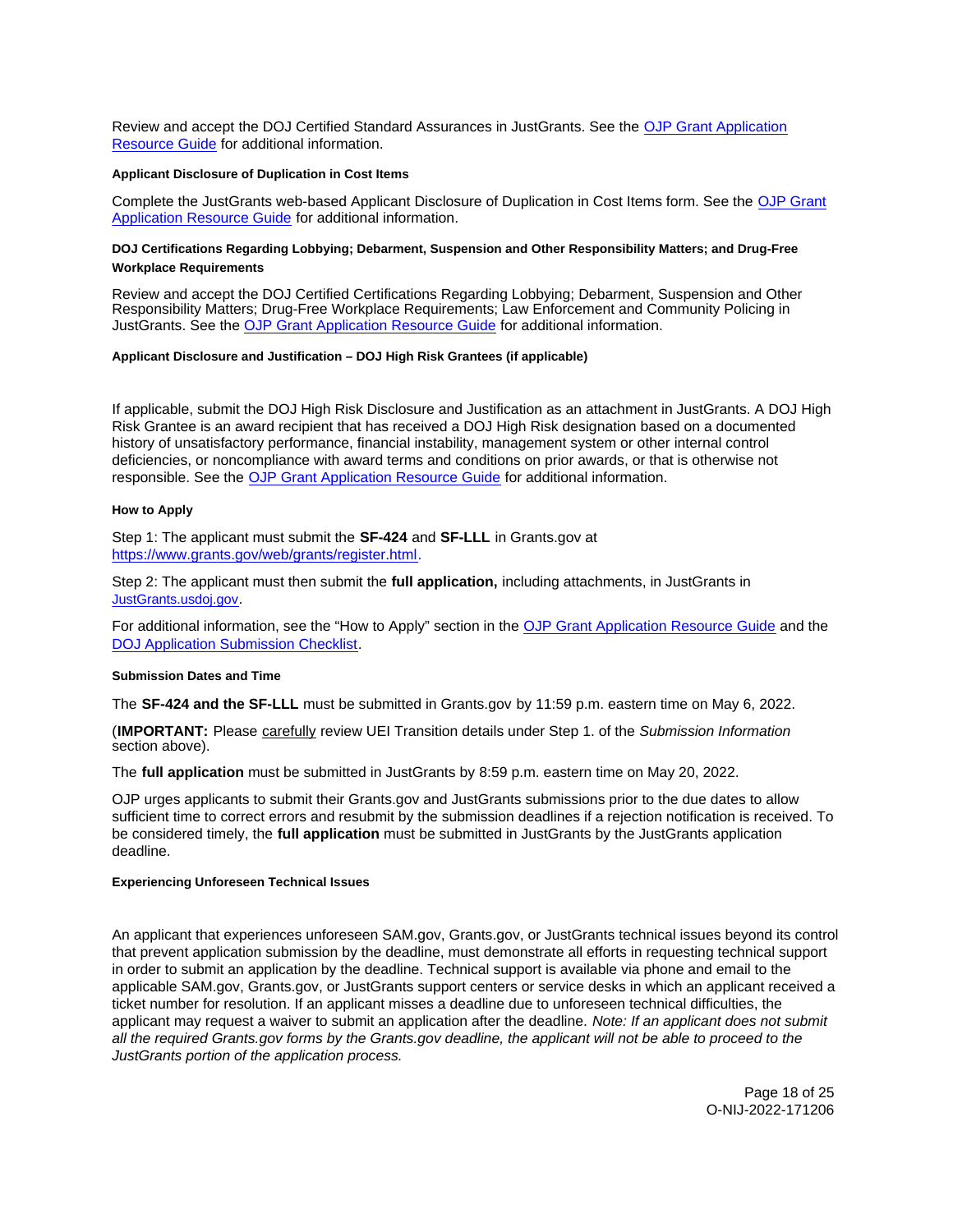<span id="page-19-0"></span>An applicant experiencing technical difficulties with the following systems must contact the associated support desk indicated below to report the technical issue and receive a tracking number:

- [Grants.gov](https://Grants.gov)  contact the [Grants.gov Customer Support Hotline](https://www.grants.gov/web/grants/support.html)
- SAM.gov contact the [SAM Help Desk \(Federal Service Desk\)](https://www.fsd.gov/gsafsd_sp)
- JustGrants contact the JustGrants Support Desk at [JustGrants.Support@usdoj.gov](mailto:JustGrants.Support@usdoj.gov) or 833-872-5175

An applicant requesting a waiver to submit a late application must document their request for technical assistance in an email to the OJP Response Center at [grants@ncjrs.gov](file:///C:/Users/local_Yehj/INetCache/Content.Outlook/20U4XBR7/grants@ncjrs.gov) **within 24 hours after the application deadline** to request approval to submit its application after the deadline. If an applicant has technical issues with [Grants.gov](https://Grants.gov), the applicant must contact OJP Response Center within 24 hours of the [Grants.gov](https://Grants.gov) deadline to request approval to submit after the deadline. However, waiver requests will not be reviewed until after the JustGrants deadline to allow time for all waivers to be submitted. Waiver requests to submit after the submission deadline must:

- Describe the technical difficulties experienced;
- Include a timeline of the applicant's submission efforts (e.g., what date and time did the error occur, what date and time was action taken to resolve the issue and resubmit; and what date and time did support representatives respond)
- Include an attachment(s) of the complete grant application and all required documentation and material; and
- Include the applicant's DUNS number (or Unique Entity Identifier if applying after April 4, 2022), any applicable SAM.gov tracking number(s), [Grants.gov](https://Grants.gov) Help Desk, and JustGrants Support Desk Ticket Numbers.

OJP will review each request for late submission and required supporting documentation and notify the applicant whether the request has been approved or denied. For more details on the waiver process, OJP encourages applicants to review the "Experiencing Unforeseen Technical Issues" section in the [OJP Grant Application](https://www.ojp.gov/funding/apply/ojp-grant-application-resource-guide#experiencing-unforeseen-technical-issues)  [Resource Guide](https://www.ojp.gov/funding/apply/ojp-grant-application-resource-guide#experiencing-unforeseen-technical-issues).

# **Application Review Information**

# **Review Criteria**

# **Merit Review Criteria**

Applications that meet the basic minimum requirements will be evaluated by peer reviewers on how the proposed project/program addresses the following criteria:

- 1. Statement of the Problem (understanding of the problem) (15%)
	- Demonstrated understanding of the problem.
	- Demonstrated importance of research questions, goals and objectives, including alignment with the aims of the solicitation.
	- Demonstrated awareness of the state of current research.
- 2. Project Design and Implementation (quality and technical merit) (50%).
	- Feasibility of proposed project.
	- Soundness of methods and analytic and technical approach to addressing the stated aim(s) of the proposed project.
	- Awareness of potential pitfalls of proposed project design and feasibility of proposed actions to minimize and/or mitigate them.
	- Feasibility of completing the deliverables noted in the solicitation.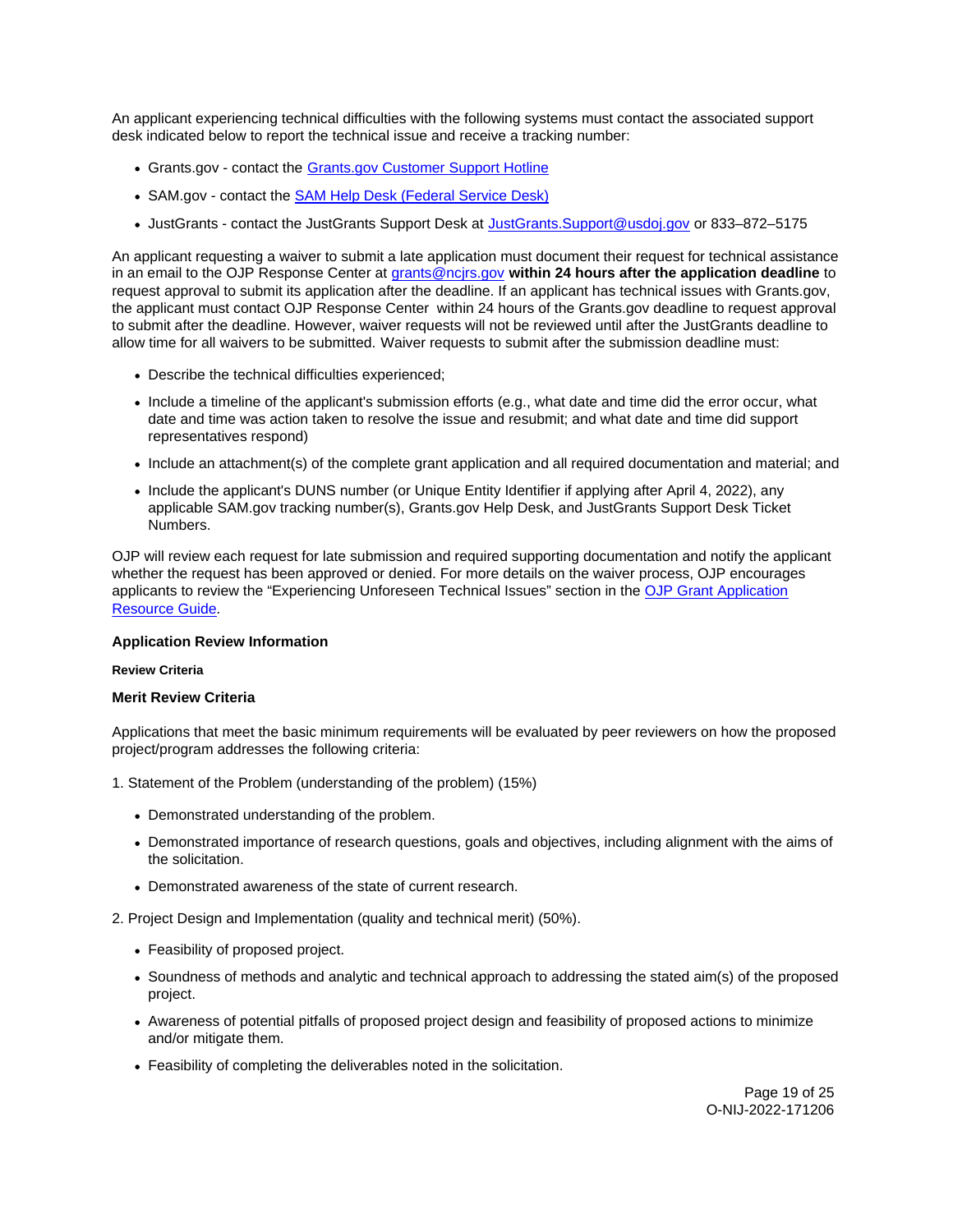<span id="page-20-0"></span>3. Capabilities and Competencies (capabilities, demonstrated productivity, and experience of the applicant organization and proposed project staff) (15%)

- Qualifications and experience of proposed project staff (that is, the principal investigator, any and all coprincipal investigators, and all other individuals (and organizations) identified in the application (regardless of "investigator" status) who will be significantly involved in substantive aspects of the proposed project).
- Demonstrated ability of the applicant organization to implement the proposed strategies and manage the effort.
- Relationship between the capabilities/competencies of the proposed project staff (including the applicant organization) and the scope and strategies of the proposed project.
- 4. Potential Impact (20%)
	- Potential for a significant scientific or technical advance(s) that will improve criminal/juvenile justice in the United States.
	- Potential for significantly improved understanding of the stated criminal/juvenile justice problem.
	- Potential for innovative solution to address (all or a significant part of) the stated criminal/juvenile justice problem.
	- Strength and feasibility of the proposed dissemination plan to produce scholarly products (such as published, peer-reviewed, scientific journal articles, book chapter(s) or book(s) in the academic press, technological prototypes, patented inventions, databases, standards or similar scientific products) as well as make summary information available to broader interested audiences, such as criminal justice practitioners or policymakers.

#### 5. Budget (0%)

In addition, peer reviewers will consider and may comment on the following additional items in the context of scientific and technical merit.

- Alignment of the proposed budget with proposed project activities.
- Total cost of the project relative to the perceived benefit (cost effectiveness).
- Appropriateness of the budget relative to the level of effort.
- Use of existing resources to conserve costs.

#### **Other Review Criteria**

Other important considerations for NIJ include geographic diversity, strategic priorities (specifically including, but not limited to, those priority areas already mentioned), available funding, past performance, and the extent to which the Budget Worksheet and Budget Narrative (Web-based form) accurately explain project costs that are reasonable, necessary, and otherwise allowable under federal law and applicable federal cost principles.

# **Review Process**

Applications submitted under this solicitation that meet the basic minimum requirements, will be evaluated for technical merit by a peer review panel(s) in accordance with OJP peer review policy and procedures using the stated review criteria listed above.

OJP screens applications to ensure they meet the basic minimum requirements prior to conducting the peer review. Although specific requirements may vary, the following are common requirements applicable to all OJP solicitations:

- The application must be submitted by an eligible type of applicant.
- The application must request funding within programmatic funding constraints (if applicable).

Page 20 of 25 O-NIJ-2022-171206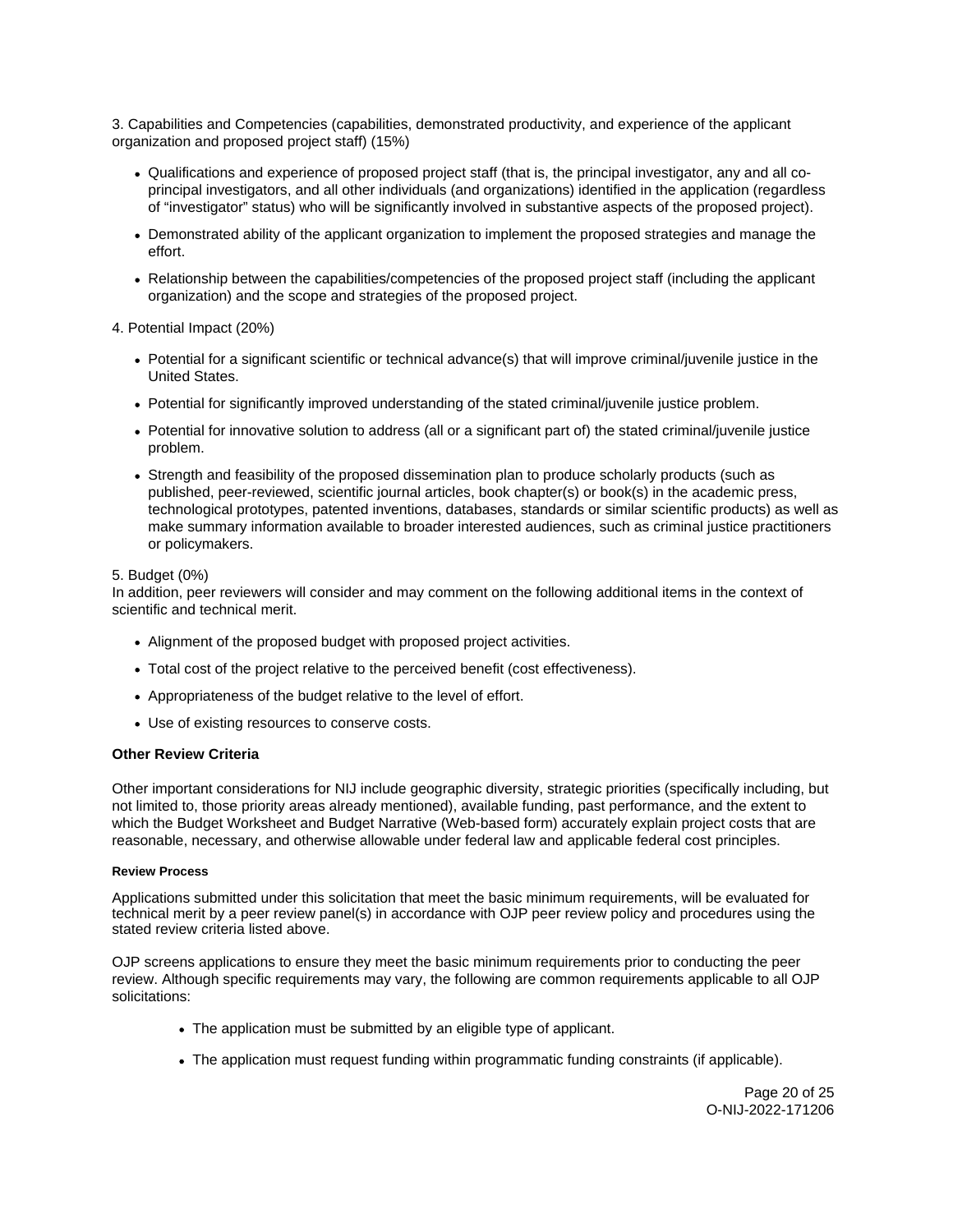- <span id="page-21-0"></span>The application must be responsive to the scope of the solicitation.
- The application must include all items necessary to meet the basic minimum requirements.
- The application, if submitted by an applicant that is a DOJ High Risk Grantee, or is designated "high risk" by a federal grant-making agency outside of DOJ, must not have been determined by the NIJ Director to pose a substantial risk of program implementation failure, based on 1) the applicant's lack of sufficient progress in addressing required corrective actions necessary for removal of the DOJ High Risk Grantee (or non-DOJ high risk) designation, 2) the nature and severity of the issues leading to or accompanying the DOJ High Risk Grantee (or non-DOJ high risk) designation, and/or 3) the applicant's expected ability to manage grant funds and achieve grant goals and objectives.

Pursuant to the Part 200 Uniform Requirements, before award decisions are made, OJP also reviews information related to the degree of risk posed by the applicant. Among other things to help assess whether an applicant with one or more prior federal awards has a satisfactory record with respect to performance, integrity, and business ethics, OJP checks whether the applicant is listed in SAM as excluded from receiving a federal award.

In addition, if OJP anticipates that an award will exceed \$250,000 in federal funds, OJP also must review and consider any information about the applicant that appears in the non-public segment of the integrity and performance system accessible through SAM (currently, the Federal Awardee Performance and Integrity Information System, FAPIIS).

**Important note on FAPIIS:** An applicant may review and comment on any information about itself that currently appears in FAPIIS and was entered by a federal awarding agency. OJP will consider such comments by the applicant, in addition to the other information in FAPIIS, in its assessment of the risk posed by the applicant.

All final award decisions will be made by Director of the National Institute of Justice, who may consider not only peer review ratings and NIJ recommendations, but also other factors as indicated in this section.

# **Federal Award Administration Information**

# **Federal Award Notices**

See the [OJP Grant Application Resource Guide](https://www.ojp.gov/funding/apply/ojp-grant-application-resource-guide#federal-award-notices) for information on award notifications and instructions.

### **Administrative, National Policy, and Other Legal Requirements**

If selected for funding, in addition to implementing the funded project consistent with the OJP-approved application, the recipient must comply with all award conditions and all applicable requirements of federal statutes and regulations, including the applicable requirements referred to in the assurances and certifications executed in connection with award acceptance. For additional information on these legal requirements, see the "Administrative, National Policy, and Other Legal Requirements" section in the [OJP Grant Application Resource](https://www.ojp.gov/funding/apply/ojp-grant-application-resource-guide#administrative)  [Guide.](https://www.ojp.gov/funding/apply/ojp-grant-application-resource-guide#administrative)

#### **Information Technology (IT) Security Clauses**

An application in response to this solicitation may require inclusion of information related to information technology security. See the [OJP Grant Application Resource Guide](https://www.ojp.gov/funding/apply/ojp-grant-application-resource-guide#information-technology) for information on information technology security.

#### **General Information about Post-Federal Award Reporting Requirements**

In addition to the deliverables described in the "Program Description" section, all award recipients under this solicitation will be required to submit certain reports and data.

Required reports. Award recipients typically must submit quarterly financial reports, semi-annual performance reports, final financial and performance reports, final research reports, and, if applicable, an annual audit report in accordance with the Part 200 Uniform Requirements or specific award conditions. Future awards and fund drawdowns may be withheld if reports are delinquent. (In appropriate cases, OJP may require additional reports.)

See the [OJP Grant Application Resource Guide](https://www.ojp.gov/funding/apply/ojp-grant-application-resource-guide#general-information) for additional information on specific post-award reporting

Page 21 of 25 O-NIJ-2022-171206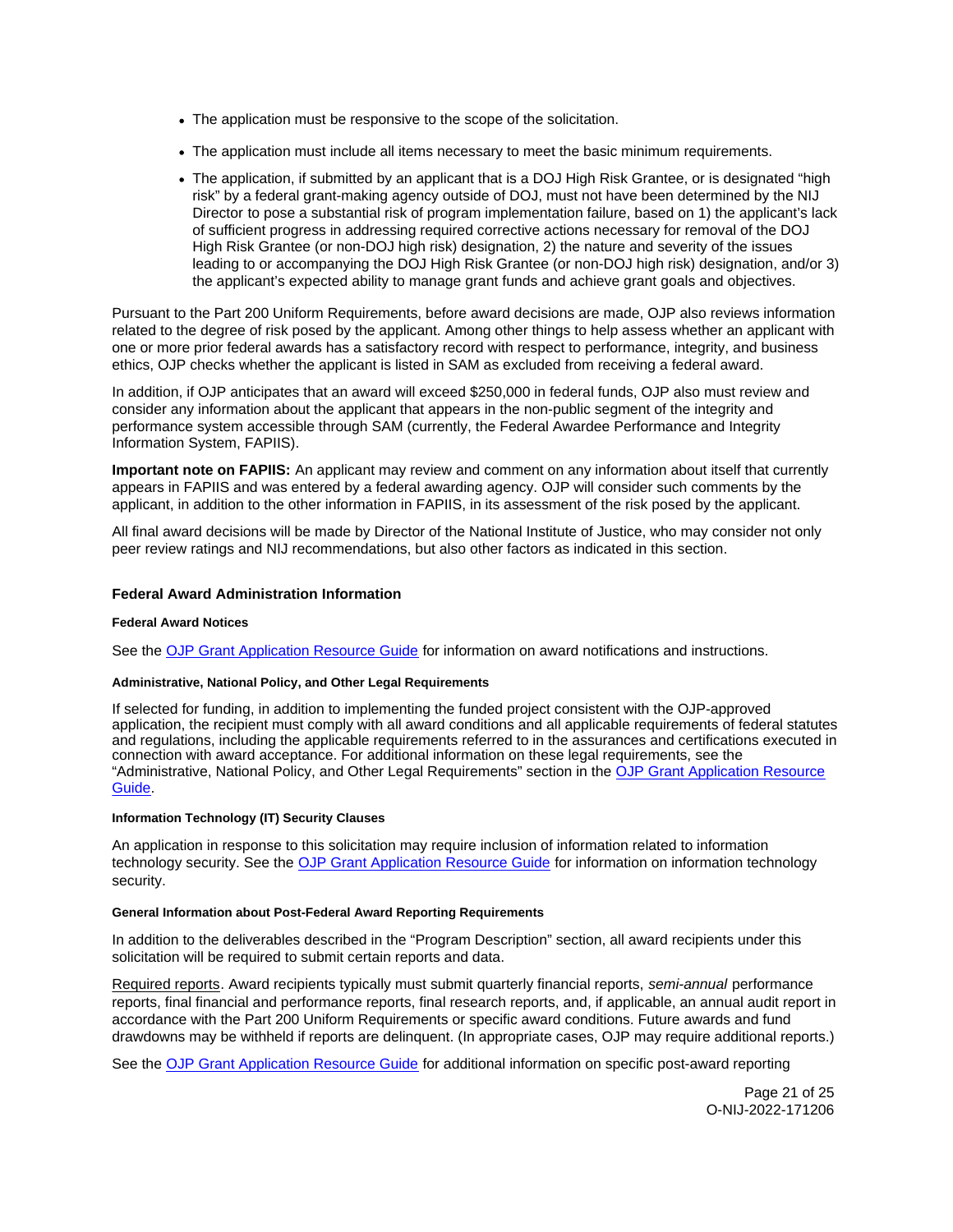<span id="page-22-0"></span>requirements, including performance measure data.

# **Federal Awarding Agency Contact(s)**

For questions directed to the Federal Awarding Agency, see the OJP Response Center contact information on page 2.

For contact information for [Grants.gov](https://Grants.gov) and JustGrants, see page 2.

# **Other Information**

# **Freedom of Information and Privacy Act (5 U.S.C. 552 and 5 U.S.C. 552a)**

See the [OJP Grant Application Resource Guide](https://www.ojp.gov/funding/apply/ojp-grant-application-resource-guide#foia) for information on the Freedom of Information and Privacy Act (5 U.S.C. 552 and 5 U.S.C. 552a).

#### **Provide Feedback to OJP**

See the [OJP Grant Application Resource Guide](https://www.ojp.gov/funding/apply/ojp-grant-application-resource-guide#feedback) for information on how to provide feedback to OJP.

# **Performance Measures**

| Objective                                                                                                                                                                                                                                                                                                                                               | <b>Performance Measure(s)</b>                                                                                                                                                                                                                                                                                                                                                                                                                                                                                                                                                                                                                                                                                                                                                                                                                                                                            | <b>Data Recipient Provides</b>                                                                                                                                                                                                                                                                                                                                                                                                                                                                                         |
|---------------------------------------------------------------------------------------------------------------------------------------------------------------------------------------------------------------------------------------------------------------------------------------------------------------------------------------------------------|----------------------------------------------------------------------------------------------------------------------------------------------------------------------------------------------------------------------------------------------------------------------------------------------------------------------------------------------------------------------------------------------------------------------------------------------------------------------------------------------------------------------------------------------------------------------------------------------------------------------------------------------------------------------------------------------------------------------------------------------------------------------------------------------------------------------------------------------------------------------------------------------------------|------------------------------------------------------------------------------------------------------------------------------------------------------------------------------------------------------------------------------------------------------------------------------------------------------------------------------------------------------------------------------------------------------------------------------------------------------------------------------------------------------------------------|
| Conduct research in social and<br>behavioral sciences having clear<br>implications for criminal justice<br>policy and practice in the United<br>States.<br>Conduct research in science,<br>technology, engineering, and/or<br>mathematics having clear<br>implications for criminal or juvenile<br>justice policy and practice in the<br>United States. | 1. Relevance to the needs of the<br>field as measured by whether the<br>project's substantive scope did not<br>deviate from the funded project or<br>any subsequent agency-approved<br>modifications to the scope.<br>2. Quality of the research as<br>demonstrated by the scholarly<br>products that result, in whole or in<br>part, from work funded under the<br>NIJ award, such as published,<br>peer-reviewed, scientific journal<br>articles, and/or (as appropriate for<br>the funded project) law review<br>journal articles, book chapter(s) or<br>book(s) in the academic press,<br>technological prototypes, patented<br>inventions, or similar scientific<br>products.<br>3. Quality of management as<br>measured by such factors as<br>whether significant project<br>milestones were achieved,<br>reporting and other deadlines were<br>met, and costs remained within<br>approved limits. | $\mathbf{1}$ .<br>Quarterly financial reports, semi-<br>annual and final performance<br>reports, and products of the work<br>performed under the NIJ award<br>(including, at minimum, a final<br>research report). If applicable, an<br>annual audit report.<br>2. List of citation(s) to all scholarly<br>products that resulted, in whole or<br>in part, from work funded under the<br>NIJ award.<br>3. If applicable, each data set that<br>resulted, in whole or in part, from<br>work funded under the NIJ award. |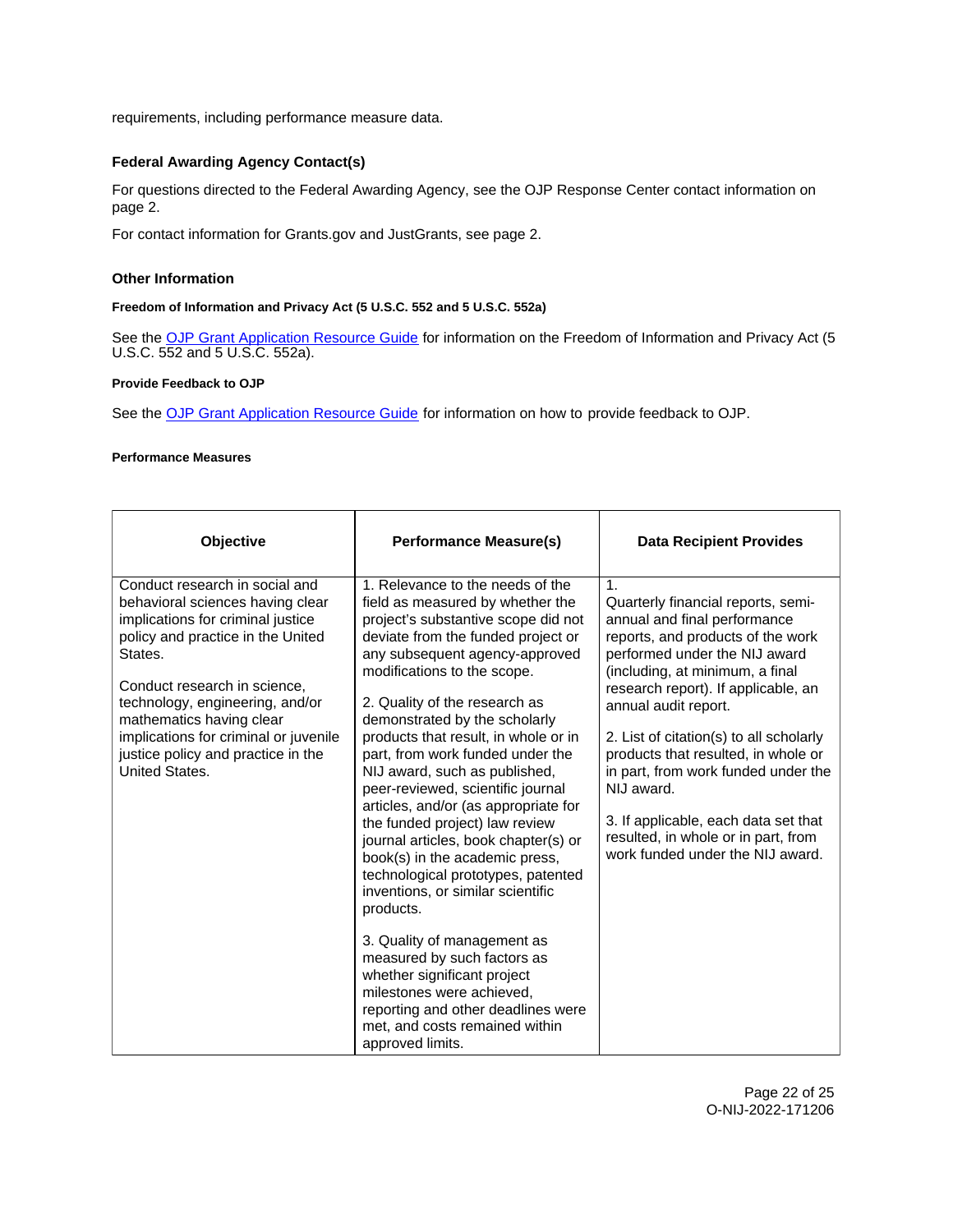# <span id="page-23-0"></span>**Application Checklist**

# **NIJ FY22 Research and Evaluation of Services for Victims of Crime**

This application checklist has been created as an aid in developing an application. The [DOJ Application](https://justicegrants.usdoj.gov/sites/g/files/xyckuh296/files/media/document/appln-submission-checklist.pdf)  [Submission Checklist](https://justicegrants.usdoj.gov/sites/g/files/xyckuh296/files/media/document/appln-submission-checklist.pdf) is another resource.

# **What an Applicant Must Do:**

Prior to registering in [Grants.gov:](https://Grants.gov)

- Confirm your Entity's [System Award Management \(SAM\)](https://sam.gov/SAM/) Registration Information (see [OJP Grant](https://www.ojp.gov/funding/apply/ojp-grant-application-resource-guide#apply)  [Application Resource Guide\)](https://www.ojp.gov/funding/apply/ojp-grant-application-resource-guide#apply)
- Acquire a SAM Unique Entity Identifier (UEI):
	- If applying before April 4, 2022, obtain or confirm your Data Universal Number System (DUNS) number at [www.dnb.com.](http://www.dnb.com)
	- On April 4, 2022, the federal government will stop using DUNS and start using the new [SAM UEI.](https://justicegrants.usdoj.gov/resources/system-for-award-management#transition-to-unique-entity-id-sam)

To register in [Grants.gov](https://Grants.gov):

- Acquire an AOR and a [Grants.gov](https://Grants.gov) username and password (see OJP Grant Application Resource [Guide\)](https://www.ojp.gov/funding/apply/ojp-grant-application-resource-guide#apply)
- Acquire AOR confirmation from the E-Business Point of Contact (E-Biz POC) (see OJP Grant [Application Resource Guide\)](https://www.ojp.gov/funding/apply/ojp-grant-application-resource-guide#apply)

To find the funding opportunity:

- Search for the funding opportunity in [Grants.gov](https://Grants.gov) using the opportunity number, Assistance Listing or keyword(s)
- Access the funding opportunity and application package (see Step 7 in the [OJP Grant Application](https://www.ojp.gov/funding/apply/ojp-grant-application-resource-guide#apply)  [Resource Guide\)](https://www.ojp.gov/funding/apply/ojp-grant-application-resource-guide#apply)
- Sign up for [Grants.gov](https://Grants.gov) email [notifications](https://www.grants.gov/web/grants/manage-subscriptions.html) (optional) (see [OJP Grant Application Resource Guide\)](https://www.ojp.gov/funding/apply/ojp-grant-application-resource-guide#apply)
- Read Important Notice: Applying for Grants in Grants.gov
- Read OJP policy and guidance on conference approval, planning, and reporting available at [ojp.gov/financialguide/DOJ/PostawardRequirements/chapter3.10a.htm](https://ojp.gov/financialguide/DOJ/PostawardRequirements/chapter3.10a.htm) (see [OJP Grant Application](https://www.ojp.gov/funding/apply/ojp-grant-application-resource-guide#prior-approval)  [Resource Guide](https://www.ojp.gov/funding/apply/ojp-grant-application-resource-guide#prior-approval)

#### **Overview of Post-Award Legal Requirements:**

Review the "Overview of Legal Requirements Generally Applicable to OJP Grants and Cooperative [Agreements - FY 2022 Awards"](https://www.ojp.gov/funding/explore/legal-overview-awards) in the [OJP Funding Resource Center.](https://www.ojp.gov/funding/explore/legal-overview-awards)

#### **Review Scope Requirement:**

The federal amount requested is within the allowable limit(s) of \$3M.

**Review Eligibility Requirement:** See cover page.

~~~

**Prepare to submit the Application for Federal Assistance standard form (SF)-424 and Disclosure of Lobbying Activities form (SF-LLL)** 

- Review Information to complete the Application for Federal Assistance (SF-424) in [Grants.gov](https://Grants.gov)
- Complete Standard Applicant Information (SF-424 information from [Grants.gov\)](https://Grants.gov)
- Submit the **SF-424** and **SF-LLL** in [Grants.gov](https://Grants.gov)

After the SF-424 and SF-LLL submission in [Grants.gov](https://Grants.gov), receive [Grants.gov](https://Grants.gov) email notifications that:

- Submission has been received in [Grants.gov](https://Grants.gov)
	- Submission has either been successfully validated or rejected with errors (see [OJP Grant Application](https://www.ojp.gov/funding/apply/ojp-grant-application-resource-guide#apply)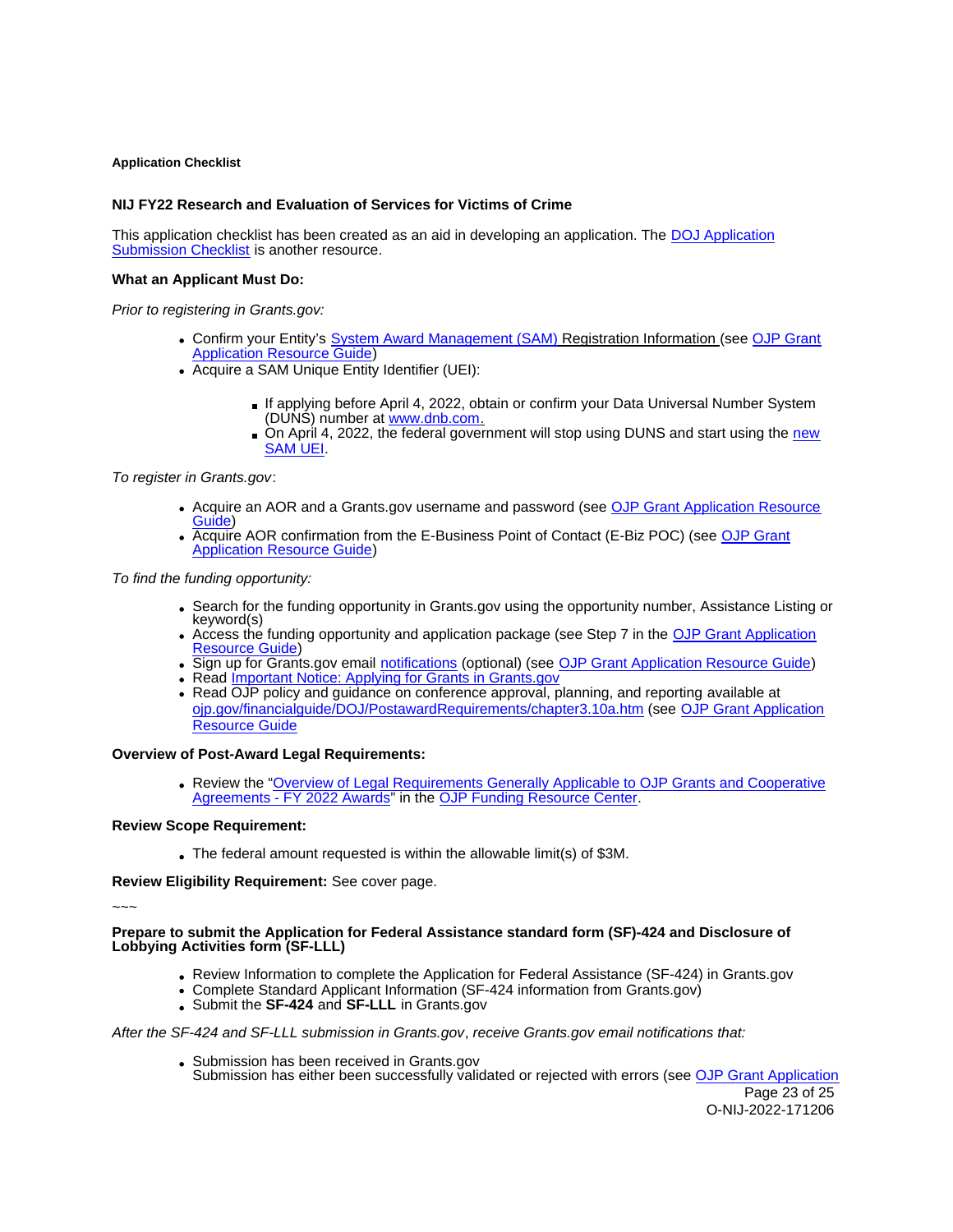# [Resource Guide\)](https://www.ojp.gov/funding/apply/ojp-grant-application-resource-guide#apply)

<span id="page-24-0"></span>If no [Grants.gov](https://Grants.gov) receipt and validation, or error notifications are received:

Contact OJP Response Center regarding technical difficulties (see [OJP Grant Application Resource](https://www.ojp.gov/funding/apply/ojp-grant-application-resource-guide#apply)  [Guide\)](https://www.ojp.gov/funding/apply/ojp-grant-application-resource-guide#apply)

Receive email notification to complete application in JustGra**nts:** 

Proceed to complete application in JustGrants

#### **Content of Application Submission: Critical Application Elements**

The following items are critical application elements required to pass the basic minimum requirements review. If OJP determines that an application does not include the following elements, it will neither proceed to peer review, nor receive further consideration.

- Proposal Narrative
- Budget Worksheet and Budget Narrative (web-based form)
- Curriculum Vitae/Resumes for Key Personnel

~~~

• Proposal Abstract

### **Budget and Associated Documentation:**

- Indirect Cost Rate Agreement (if applicable) (see [OJP Grant Application Resource Guide\)](https://www.ojp.gov/funding/apply/ojp-grant-application-resource-guide#indirect-cost)
- Financial Management and System of Internal Controls Questionnaire (see OJP Grant Application [Resource Guide\)](https://www.ojp.gov/funding/apply/ojp-grant-application-resource-guide#fm-internal-controls-questionnaire)
- Disclosure of Process related to Executive Compensation (see OJP Grant Application Resource [Guide\)](https://www.ojp.gov/funding/apply/ojp-grant-application-resource-guide#disclosure-process-executive)

#### **Additional Application Components:**

- Tribal Authorizing Resolution (if applicable) (see [OJP Grant Application Resource Guide\)](https://www.ojp.gov/funding/apply/ojp-grant-application-resource-guide#tribal-authorizing-resolution)
- Research and Evaluation Independence and Integrity (see [OJP Grant Application Resource Guide\)](https://www.ojp.gov/funding/apply/ojp-grant-application-resource-guide#research-evaluation)
- Request and Justification for Employee Compensation; Waiver (if applicable) (see OJP Grant [Application Resource Guide\)](https://www.ojp.gov/funding/apply/ojp-grant-application-resource-guide#limitation-use-award)

# **Disclosures and Assurances:**

- [Disclosure of Lobbying Activities \(SF-LLL\)](https://ojp.gov/funding/Apply/Resources/Disclosure.pdf) (see [OJP Grant Application Resource Guide\)](https://www.ojp.gov/funding/apply/ojp-grant-application-resource-guide#disclosure-lobby)
- Applicant Disclosure of Duplication in Cost Items (see [OJP Grant Application Resource Guide\)](https://www.ojp.gov/funding/apply/ojp-grant-application-resource-guide#applicant-disclosure-pending-applications)
- DOJ Certified Standard Assurances (see [OJP Grant Application Resource Guide\)](https://www.ojp.gov/funding/apply/ojp-grant-application-resource-guide#administrative)
- DOJ Certifications Regarding Lobbying; Debarment, Suspension and Other Responsibility Matters; and Drug-Free Workplace Requirements (see [OJP Grant Application Resource Guide\)](https://www.ojp.gov/funding/apply/ojp-grant-application-resource-guide#administrative)
- Applicant Disclosure and Justification DOJ High Risk Grantees (if applicable) (see OJP Grant [Application Resource Guide\)](https://www.ojp.gov/funding/apply/ojp-grant-application-resource-guide#applicant-disclosure-justification)

Submit application in JustGrants:

Application has been successfully submitted in JustGrants

If no JustGrants application submission, validation, or error notifications are received:

• Contact the JustGrants Service Desk at 833-872-5175 or [JustGrants.Support@usdoj.gov](mailto:JustGrants.Support@usdoj.gov) regarding technical difficulties.

**Endnotes**